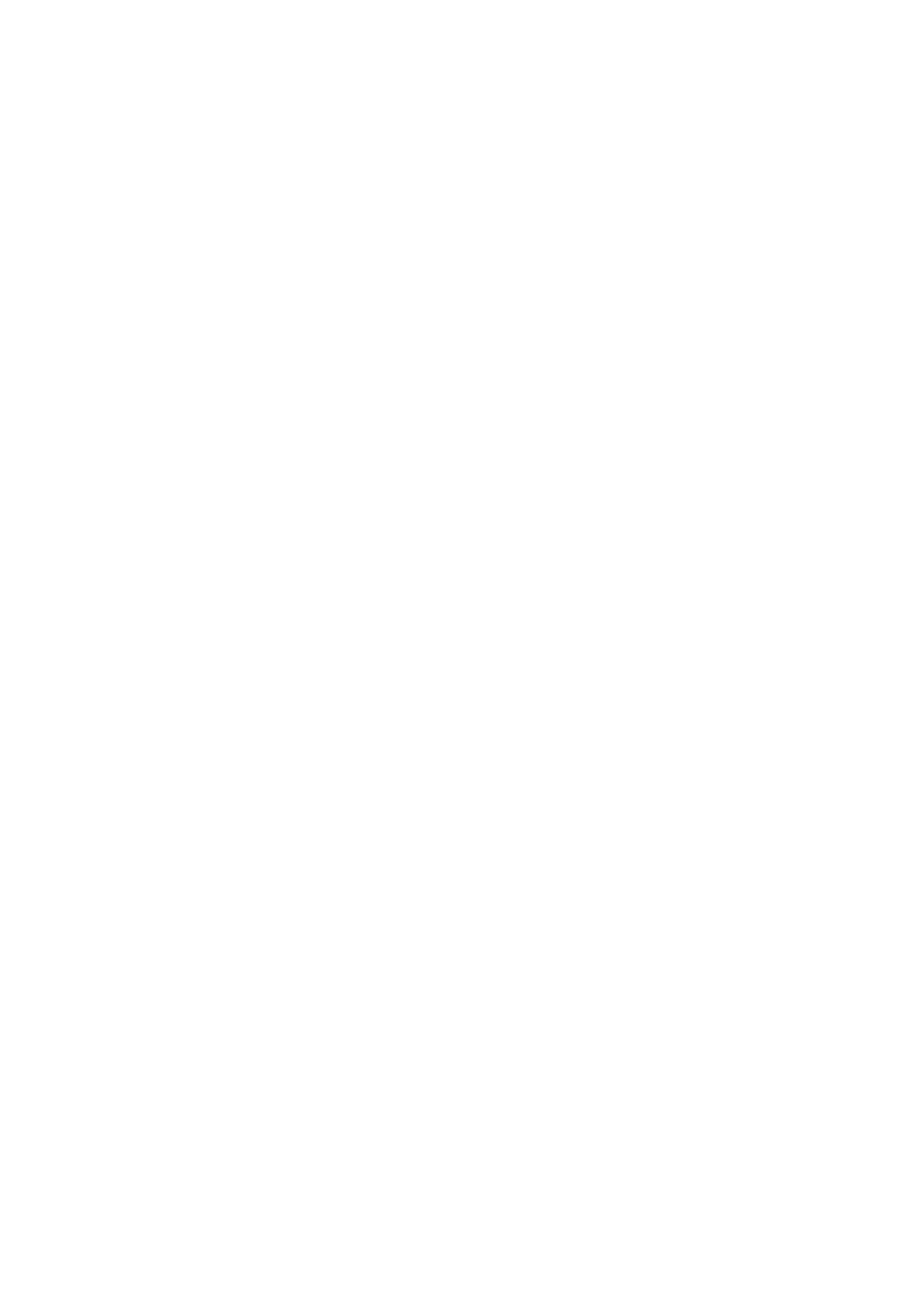# MODULE 03. Inventions and Patents

## **OUTLINE**

## **LEARNING POINT 1: Basics of invention and patent**

- 1. One way of adding value to a product
- 2. Reasons for patenting an invention

## **LEARNING POINT 2: Patent application**

- 1. Evaluating the patentability of an invention
- 2. Deciding whether to patent an invention
- 3. Preparing a patent application
	- (1) Detailed description of the invention
	- (2) Claims
	- (3) Who prepares
	- (4) After filing a patent application

## **LEARNING POINT 3: Patent infringement**

- 1. Definition of patent infringement
- 2. If you come across your competitor's patent

#### **LEARNING POINT 4: Patent management system**

- 1. Basic elements of a patent management system
- 2. Patent portfolio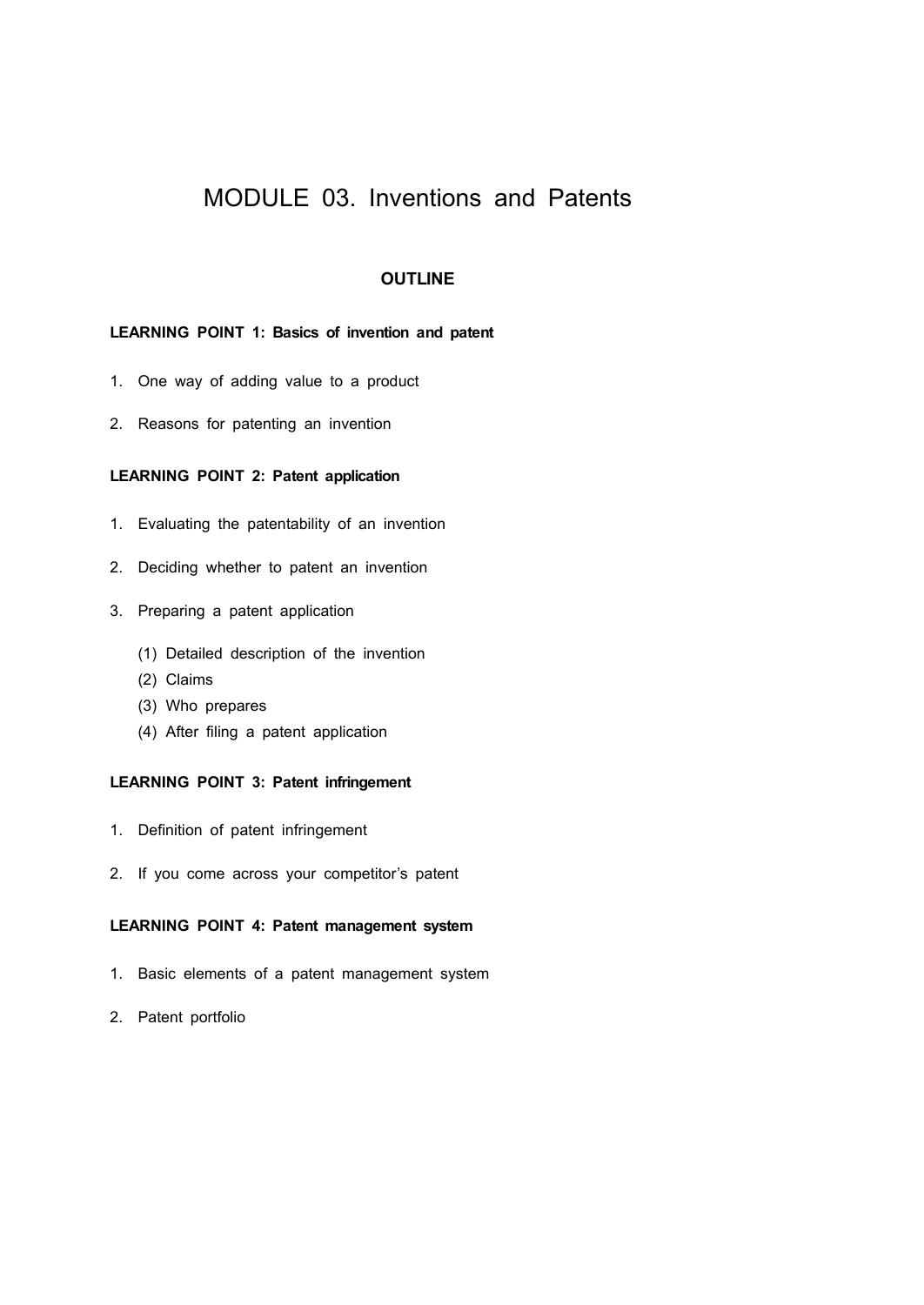## **INTRODUCTION**

The term "intellectual property (IP)" is defined as the property resulting from creations of the human mind, the intellect. In this regard, it is fair that the person making efforts for an intellectual creation has some benefit as a result of this endeavor. Probably, the most important among intellectual properties is "patent."

A patent is an exclusive right granted by a government for an invention, which is a product or a process that provides, in general, a new way of doing something, or offers a new technical solution to a problem. The details on the way of acquiring patents will be provided for protecting precious intellectual properties.

## **LEARNING OBJECTIVES**

- 1. You understand how to decide whether your new technology or invention should be protected by one or more patents and, if so, how to do so.
- 2. You know how the grant of a patent over an invention or technology helps you to prevent or have an upper hand in legal disputes that may arise later on.
- 3. If you are already involved in such a legal dispute, you know how to find a way to minimize the damage or loss.
- 4. You understand why a patent management strategy is important for the survival and competitiveness of your company and how to develop and implement one.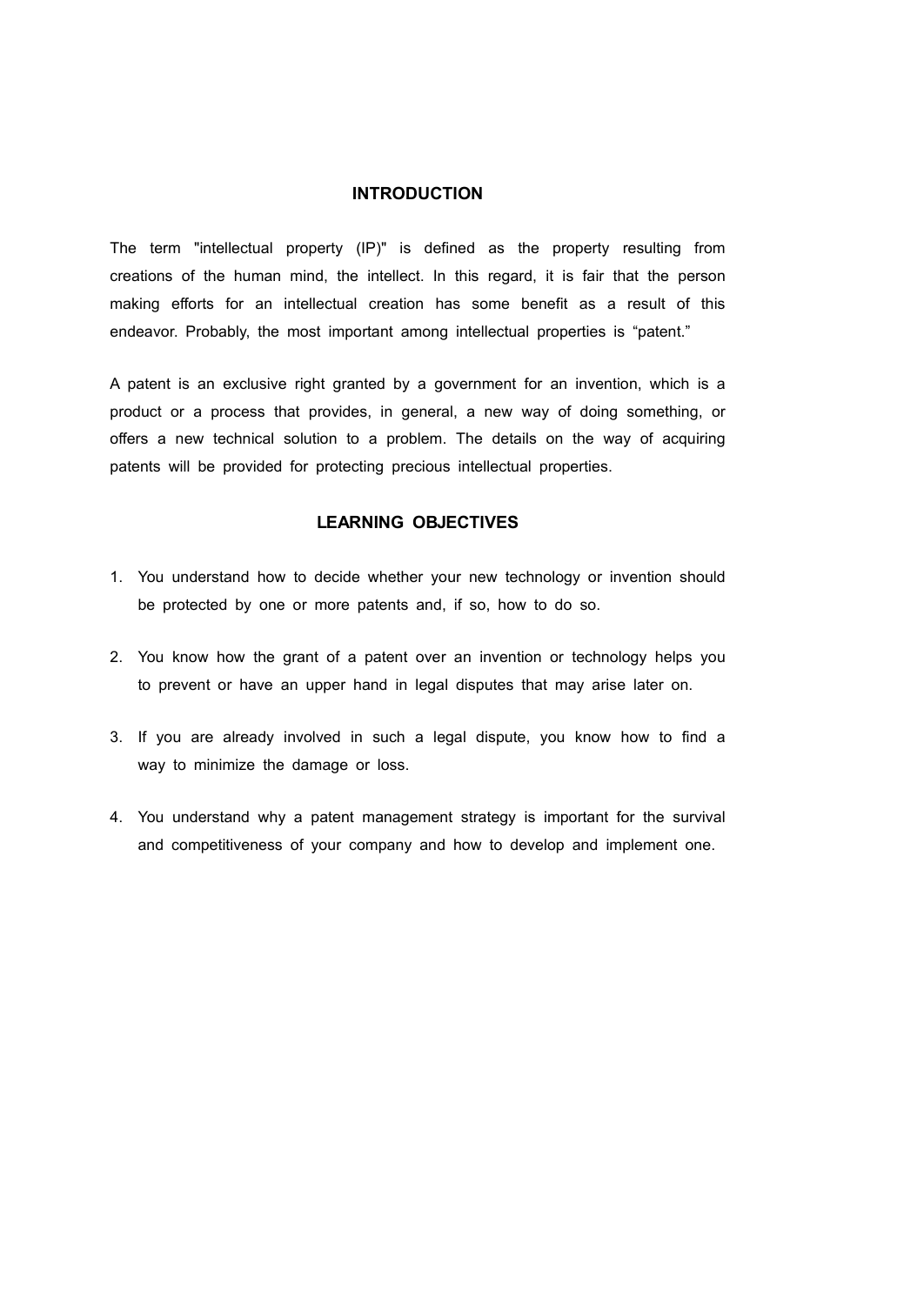## **LEARNING POINT 1: Basics of invention and patent**

#### **1. One way of adding value to a product**

In an increasingly knowledge-driven economy, you invariably need creative or inventive ideas or concepts to improve an existing feature, add a useful new feature to your product or develop a totally new product. If your business develops such an idea or concept that solves a technical problem in an unexpectedly new or better way then it should take adequate and timely steps to protect its creative idea, concept or knowledge by converting it into a proprietary technical advantage by patenting it.

## **More Reference 1**‐**1: How to invent**

Many people seem to think that a flash of inspiration or genius is necessary to spark creativity or inventions or that it invariably involves major scientific discoveries or great research and technological development in big public or corporate R & D laboratories or research-based universities. Even in the United States of America, till 1930, individual inventors outnumbered every other category in terms of number of patents granted by the US Patent Office. For the first time, in 1931, U.S. corporations received more patents than U.S. individual inventors did and their lead has kept widening ever since.

It must be noted that most of the patented inventions are not major breakthroughs but incremental though non‐obvious technical improvements over the relevant prior art. Also, some famous inventions represented only a modest advance in fundamental technology and were made by ordinary people or individual inventors. In fact, some famous inventions were based on a chance discovery, insight or a mere accident that produced unexpected results that were not only noticed by a prepared mind but also put to a practical business use by the same or another person.

For example, in the 1940's, on returning home after walking his dog in the mountains, Swiss inventor George de Mestral noticed that his dog and his pants were covered with seeds called 'burrs'. On taking a closer look at the seeds under the microscope, he recognized the potential for a new fastener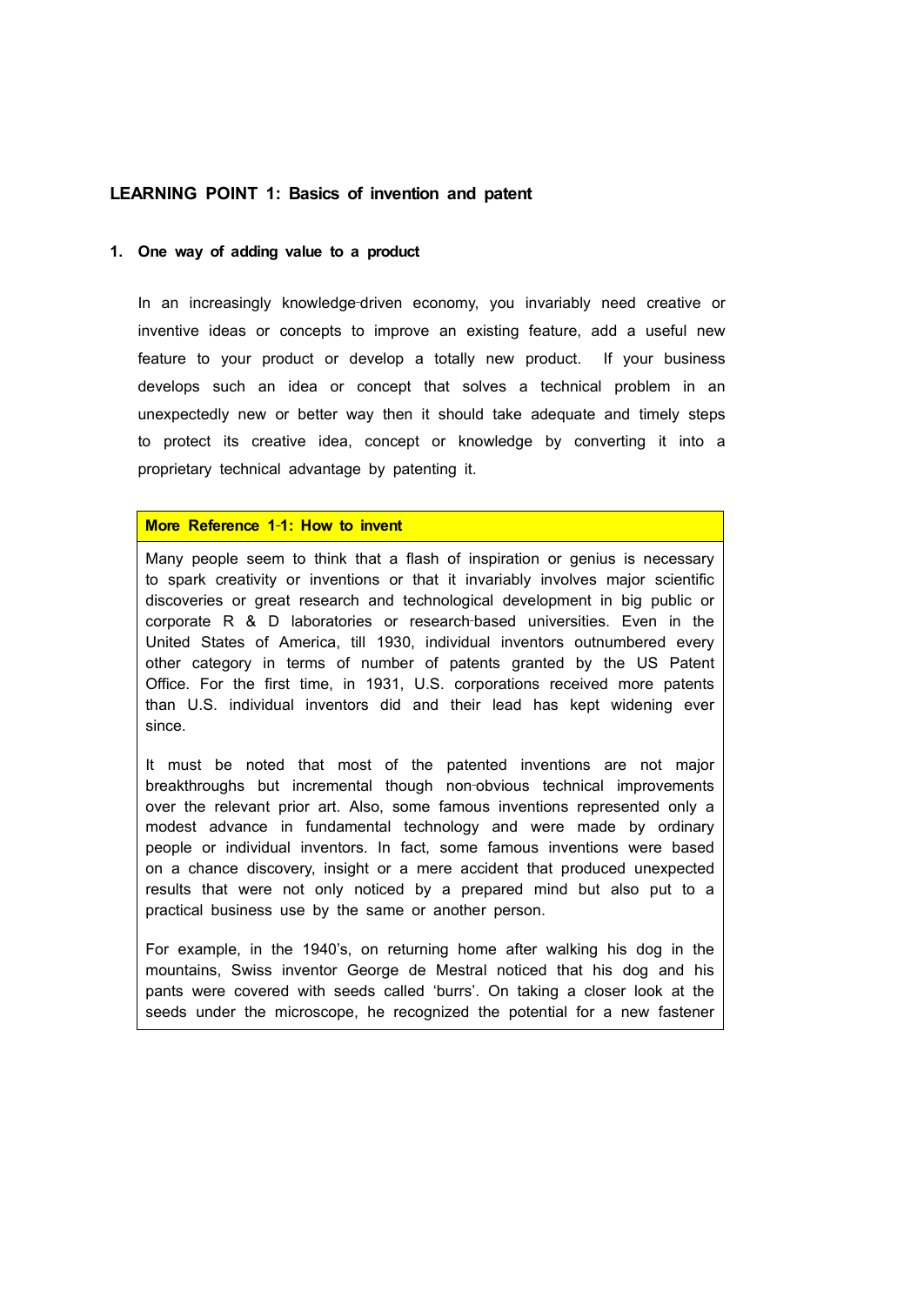based on the natural hook-like shapes on the surface of burrs. Initially, his idea was met with resistance. But he persisted in refining his invention by trial and error over eight years. He finally realized that nylon when sewn under infrared light formed tough hooks for the burr side of the fastener. He perfected his invention while working along with a weaver from a textile plant in France and patented it in 1955. Eventually, he had developed two strips of nylon fabric, one containing thousands of small hooks, just like the burrs, and the other with soft loops, just like the fabric of his pants. When the two strips were pressed together, they formed a strong bond, but one that's easily separated, lightweight, durable, and washable. This is how Velcro was born. The inventor went on to establish Velcro Industries to manufacture products that were based on his patented invention.

## **More Reference 1**‐**2: Improving functionality of a product**

1. Definition of functionality 'Functionality,' that is, technical functionality, may also be described as a useful feature or a performance attribute of an invention, technology or product.

Such a feature may be in a new or improved material, machine, apparatus, testing or measuring equipment, component of a product, product, or a method or process for making any of these. It could also be a new use of an existing material or a new combination of prior known but separate features that produce an unexpected new result. So, broadly speaking, technical functionality of a product refers to its ability to perform a utilitarian process, task or activity. For example, it may provide greater comfort in use, be easier to digest, safer to use, or superior to other products in terms of ease of disposal, maintenance, repair, storage, transport or use.

2. Inventions made by improving functionality of a product Any one or more of such type of functional characteristics may differentiate one product from another.

For improving or creating these types of functional features you would generally need one or more new or improved inventions which may be incorporated into one or more new or improved technologies.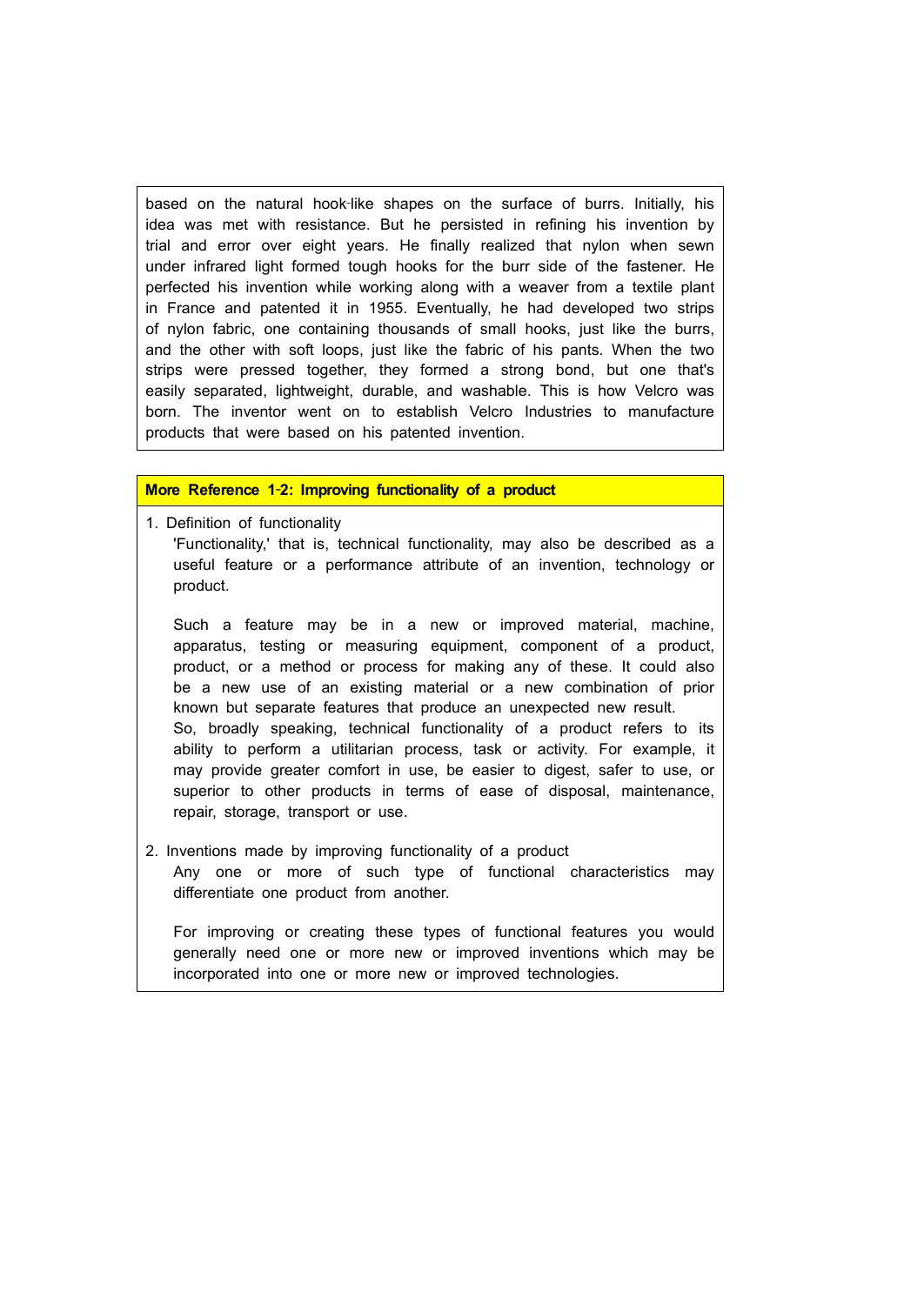#### **More Reference 1**‐**3: Sources of inventions**

## 1. From in‐house R&D facilities

If your business has some in‐house research and development (R & D) capability, then it would be creating new or improved technology or adapting existing technology to meet your emerging needs.

2. From the marketing and sales side

Even if your business has no formal R & D facilities, yet some of your employees on the shop floor may be inventing, often without realizing it, while copying competing products or when required making adaptations to your existing products for a variety of reasons. Inventive ideas may come from any part of the company. A particularly good place to find inventions is on the marketing and sales side, who is in touch with the market trends and emerging needs of customers, and may come up with technical solutions to such needs.

3. From outside of the company

However, even when you have in-house  $R$  & D capability, there are many situations in which you may have to look for inventions or technology from outside your company.

a. Free source

Sometimes, you may get it free, for example, from the numerous, free, and easily available online patent databases, which include a lot of technologies that were either not protected at all in your market or by now their patent protection has lapsed or expired. As the information contained in a patent is free for anyone to use, both directly and indirectly, depending on the patent's legal status, therefore, you must always try this route, before developing it in‐house and before looking around to buy it from outside.

Most patent savvy businesses skillfully use patent databases, for example, to identify opportunities for adapting or acquiring patented inventions, or technologies. Also, mining a patent database may provide you with a solid basis for developing new ideas and concepts. However, the availability of useful information in patent databases depends on the nature of your business or industry, as some areas of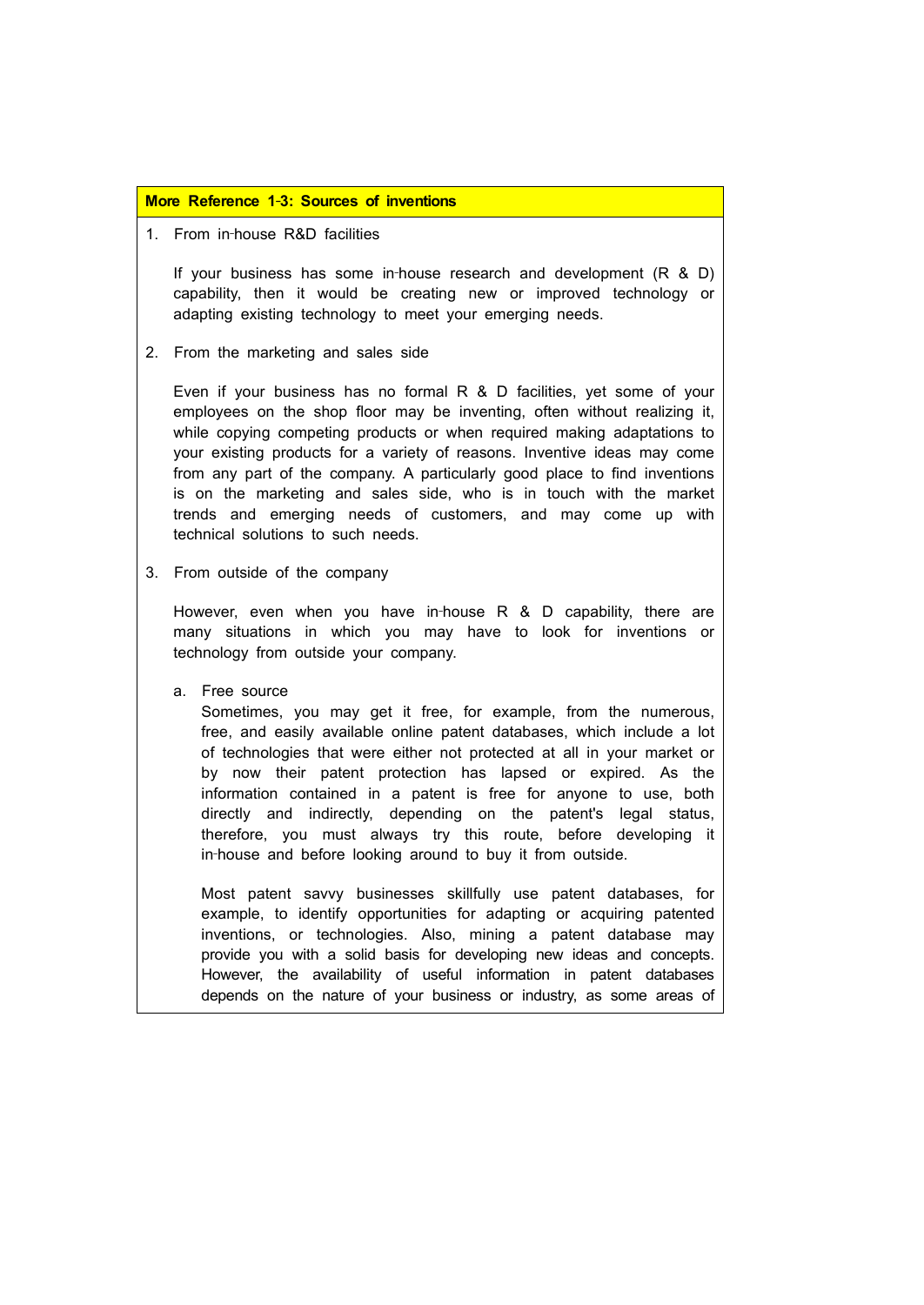technology have much more patent activity than others.

b. Licensing

But really useful new or improved technology is generally not available free of charge. In order to get useful inventions, you may have to buy or license it from others that are willing to do so on mutually acceptable terms and conditions.

### **More Reference 1**‐**4: Identifying inventions**

In order to get a Patent, first, you have to identify an invention. If you are an inventor-entrepreneur then it may be easier for you to identify an invention than if it were made by one or more of your employees in R & D or by a shop floor worker who is responsible for making improvements or adaptations to some machine or process in your manufacturing facility or by someone in the marketing department of your business. In fact, you may be surprised to know that not all inventions of great business merit result from expensive R & D that relies on high-tech equipment and considerable expense of time, knowledge, skill and other resources. Often, technicians and other shop floor workers, and sometimes even your staff responsible for marketing may make significant contributions to development of an invention to satisfy an identified market need. In other words, anyone in your own business or vendors, suppliers, and other business partners may come up with new ideas and concepts and help you to reduce it to practic

#### **2. Reasons for patenting an invention**

#### **(1) Competitive edge, market power and earning more money**

When you are able to use a patented invention embodied in a technology in your business, it is likely to improve your market power, provide your business with a competitive edge, and help you to make more money.

A patent provides protection when you disclose your invention publicly. For example, it would enable you to go to a fair, exhibition, or an industry trade show and display it without fear. It also enables you to go to a wholesaler or distributor and say with confidence that no one else in that market is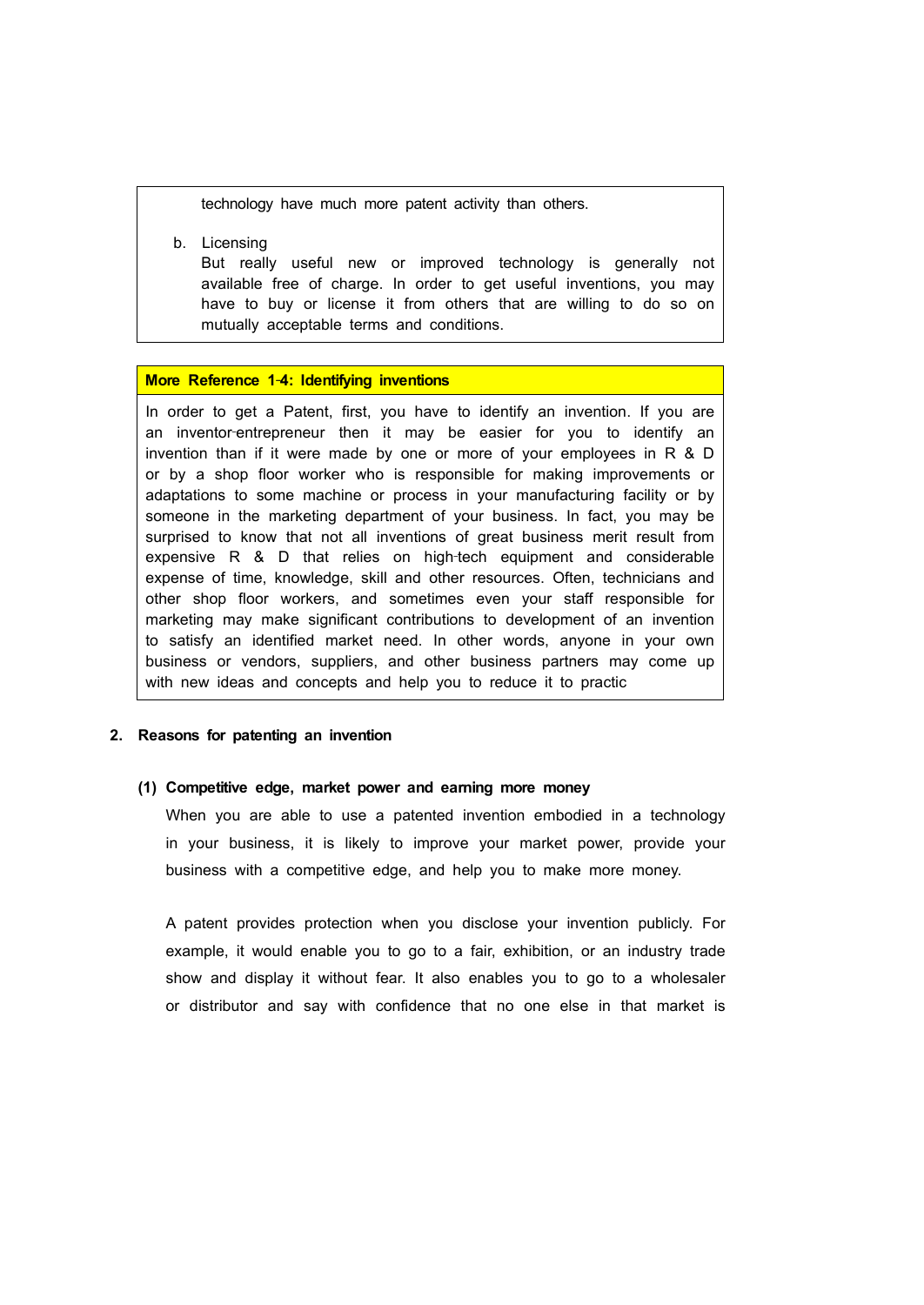allowed to make, sell, use or distribute your new or improved product without your express approval. This may either diminish, or eliminate competition. If that happens there would be typically increased sales, and if marketed properly, you may be able to charge a higher price because your competition is barred from offering an equal product. So, whenever you are able to use a patented invention embodied in a technology in your business, it is likely to improve your market power, provides your business with a competitive edge over competitors, and help you to make more money.

#### **(2) Add New Revenue Stream**

You may be able to add a new revenue stream by licensing a patent, or better still, a portfolio of your patents.



#### **(3) Raise funds and attract potential investors**

- a. Patents may be bought, sold or licensed.
- b. Patents may also serves as collateral for bank loans.

Patents may attracts potential investors to your company, as they are happy to see some type of barrier to entry for competitors, which may not only protect your investments in R & D and, thereby, improve the return on your investments, but also may provide income through licensing of your patents to others.

Most venture capitalist, investment bankers, financial analysts, and other investors favorably recognize the value of a patent.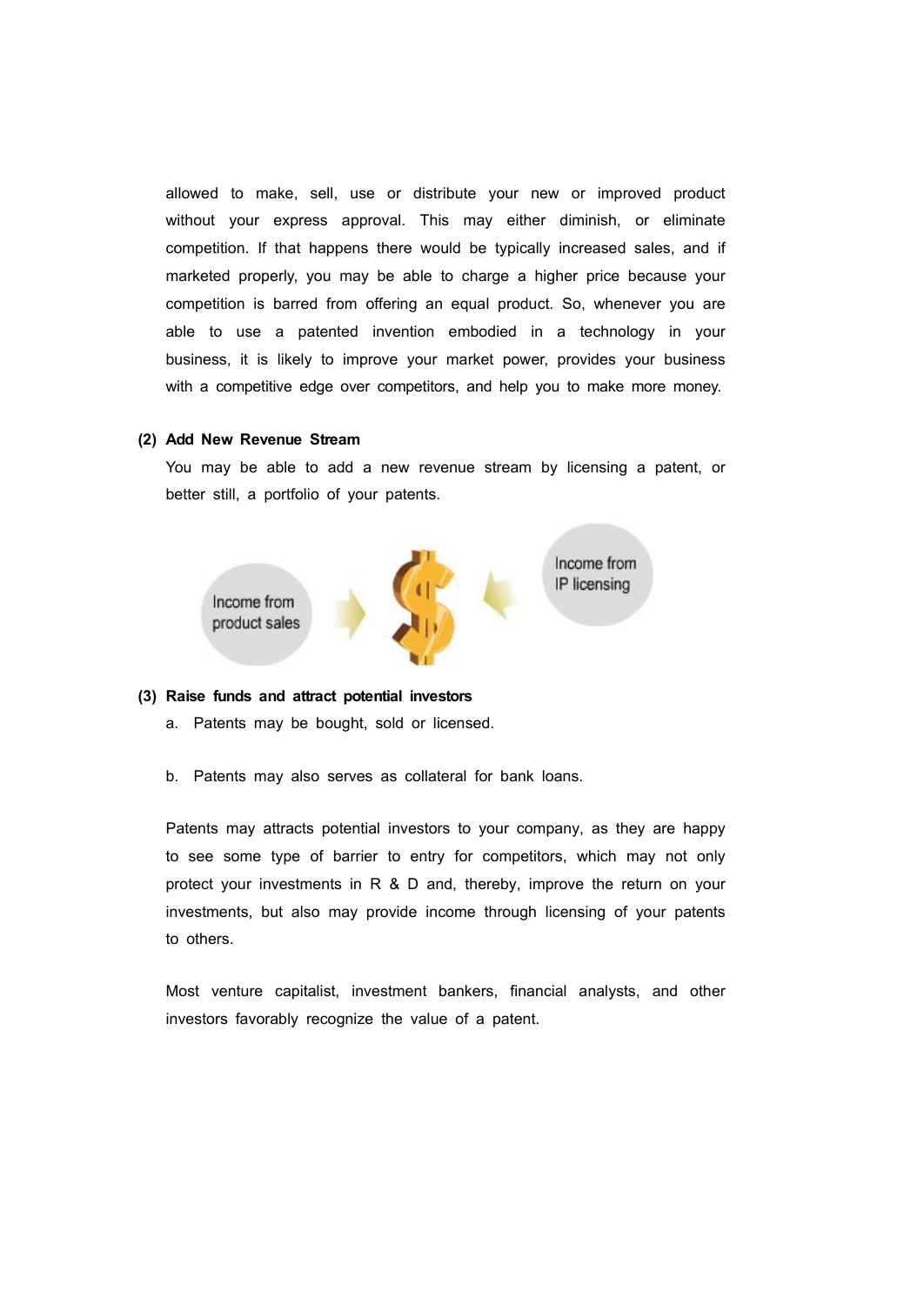#### **(4) Bargaining Chip for Securing "Freedom to Operate"**

A patent application, a patent or a portfolio of patents, is not only an asset for earning licensing revenue, but it is also often a valuable trading or cross‐licensing asset if your patent is faced with a dominating senior patent and/or complementary patents. It can also be used as a bargaining chip during licensing negotiations with a competitor or when you are accused by another of patent infringement. Generally, when such negotiations result in a stalemate, the two sides agree to cross-license their patent portfolios to each other, with little or no need for exchanging money.

So, a company, such as yours, may wish to obtain patents simply to defend itself against your competitor's patent portfolio, even though you may not want to take, or be capable of taking, any offensive action by relying on your patent portfolio. In other words, it improves your freedom to operate in the marketplace. The principal goal of a defensive IP strategy should be to obtain the freedom to market planned products. This process requires the identification and neutralization of any patent infringement risks.

#### **(5) Selling the invention**

Having a patent means you have a tradable asset which can therefore be sold. Generally, a large company will not agree to even talk to you unless one or more patents protect your technology or at least you have filed a patent application to protect your invention. It could be that your talks with a potential buyer end in failure. If that happens, you may need a way to stop such a party from stealing your idea, especially if a confidentiality agreement had not been signed or, even if such an agreement had been signed, if the other party acts in breach of it. Having a patent and thus the right to exclude the others enables you to take preventive action

## **(6) Strategic Partnerships, Mergers and Acquisitions, IPO, and Higher Sale Price**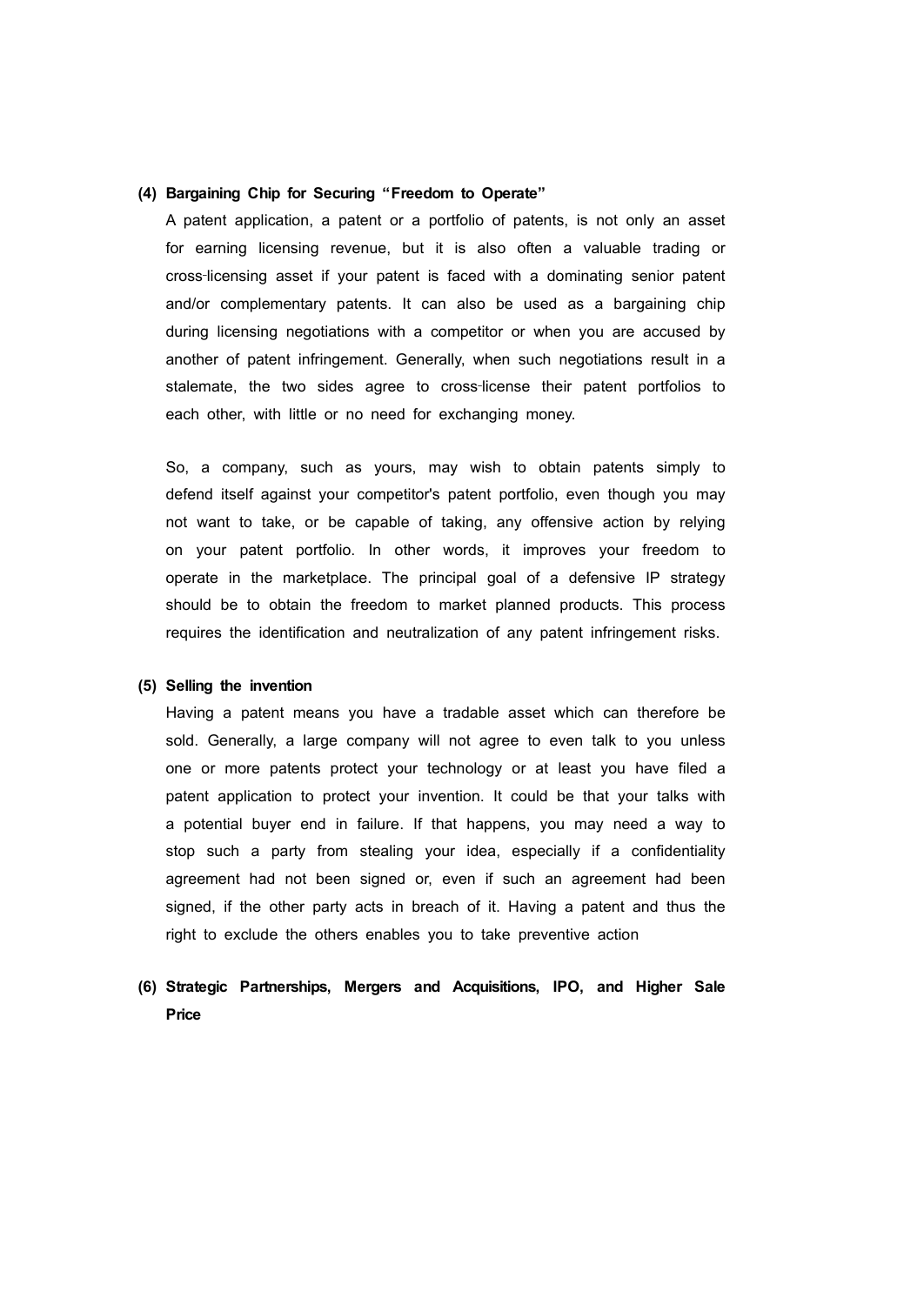A patent or a patent portfolio may provide substantial value for entering new markets through strategic partnerships, or in mergers and acquisitions, and for getting a start-up company listed on the stock exchange through a good initial public offering (IPO) or for getting a higher sale price of an established company.

In fact, one of the most valuable assets that a technology company could have is a portfolio of patents consisting of patents that may be owned, co-owned or licensed from others.

#### **(7) Convoyed sales**

When a customer goes to a shop to buy one item, he often ends up buying other related items. Similarly, when a customer is attracted by a patented improvement of a product, increased sales of non-patented articles may follow. This happens when the patented product is a component of a more complex product or the patented product is sold in association with other products. These types of linked sales are known as add‐on, collateral, derivative, follow-on or convoyed sales.

#### **(8) Basis for Recognition and Rewarding Employees**

A patent allows you to recognize or reward the tangible achievement to your inventor-employees.

#### **(9) Part of Branding and Marketing Strategy**

Not only employees, but also your product or even your whole business could use a patent **Advertising** or a portfolio of patents to signal higher technological capabilities, greater innovative abilities and superior performance, in your advertising, marketing and branding strategies.

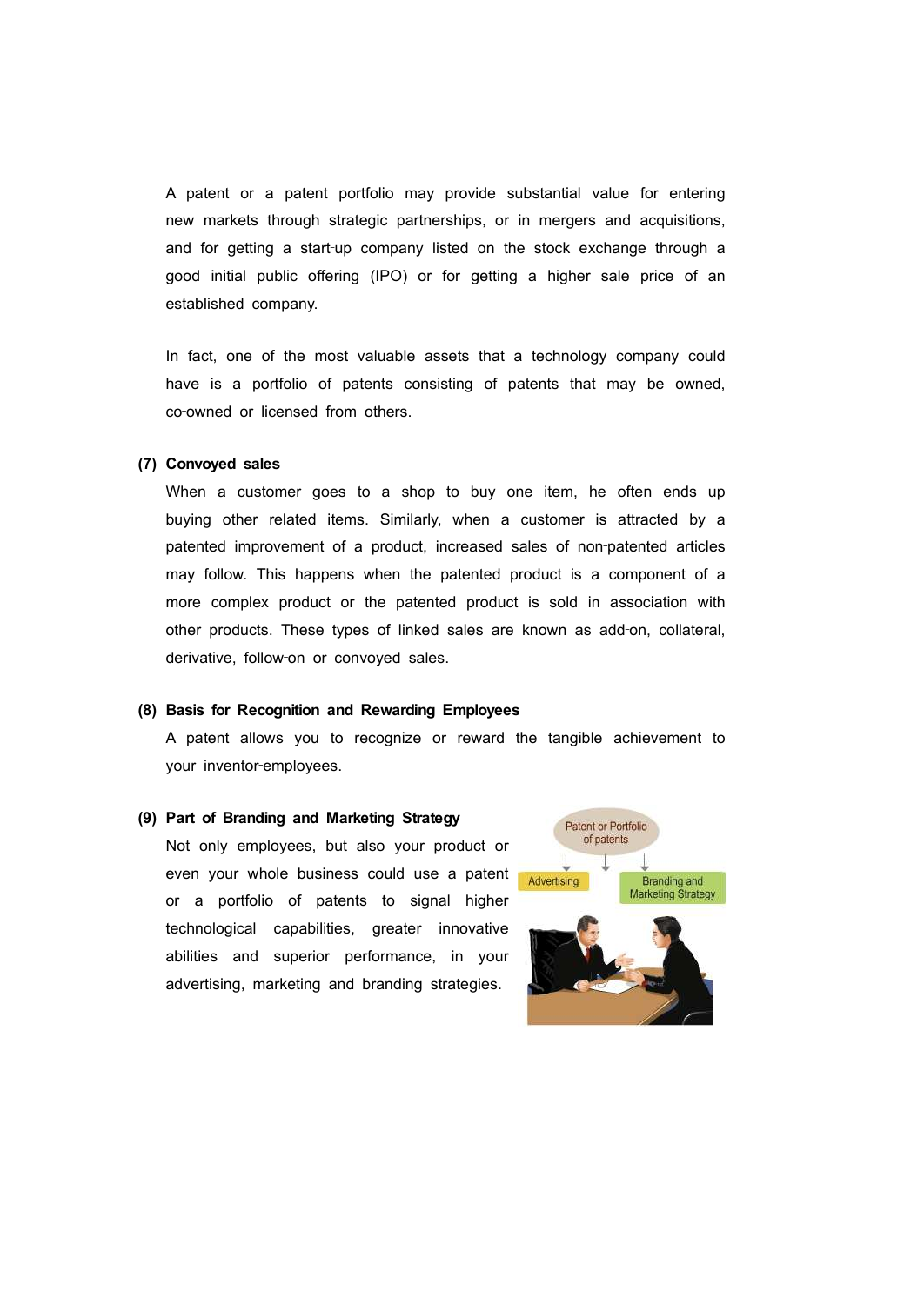#### **More Reference 1**‐**6: Role of Patent**

An invention, by itself, is not like physical property that we own. But when a patent is used to protect an invention, the act of patenting makes it a kind of private property that the owner can control. But, in some respects, the rights in a patent are comparable to those of a title deed of a piece of land. A patent confers on its owner a legal right, as in the case of land, to stop all others from trespassing on the invention, just like the owner of a piece of land has the right to stop trespassers from entering, using or occupying his land.

However, unlike a title deed of land, a patent gives its owner not the right to use the protected invention but to prevent or stop all others from using it. The reason for this is that the invention could be based on a concept which was itself patented by someone else, and that other patent is still legally valid. In other words, this situation is the result of a patented invention being further improved in a novel and non-obvious way that becomes another patentable invention. So, while the boundaries of two distinct pieces of land never overlap, those of two patents may overlap.

In other words, a patent provides its owner a 'right to exclude' others but not a 'right or freedom to use" the patented invention. So, a patent gives its owner only an exclusive right to prevent or stop others, from making, using, offering for sale, selling or importing a product or process.

## **More Reference 1**‐**5: Basics of a Patent**

1. Definition

A patent is an exclusive right granted by a government for an invention, which is a product or a process that provides, in general, a new way of doing something, or offers a new technical solution to a problem.

2. Criteria for granting a patent

In order to be patentable, an invention must meet the following three criteria:

- a. It must be new;
- b. It must involve an inventive step(that is, non‐obvious to a person skilled in the relevant field of technology); and
- c. It must be capable of industrial application.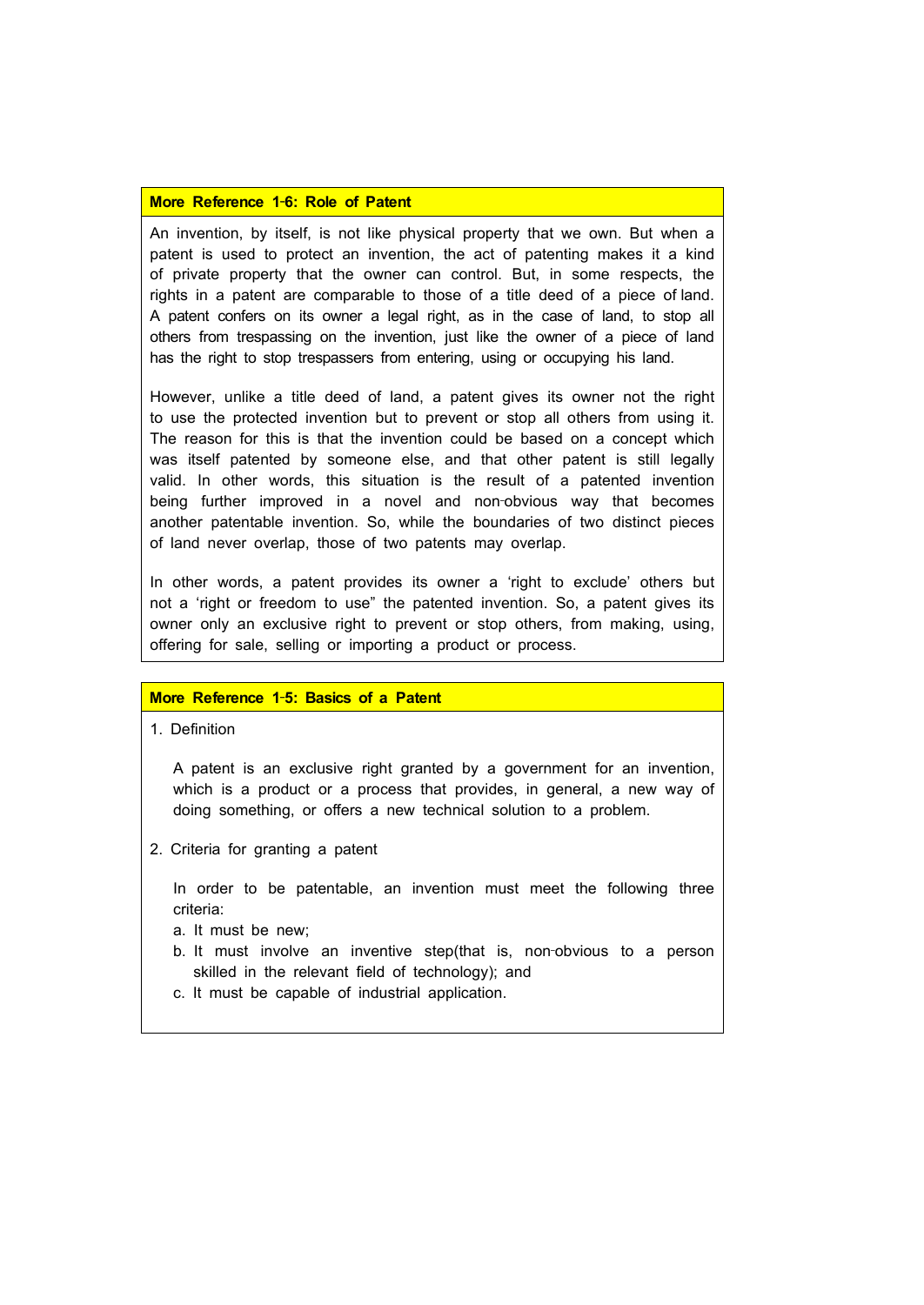## 3. Period of Patent

A national or regional patent office grants a patent. Once granted, it can remain legally valid for a maximum period of 20 years that commences from the date on which the relevant patent application was filed, provided the periodic maintenance fees are duly paid during this period and the patent is not revoked or declared invalid by a court.

4. Territorial principle

A patent is a territorial right, thus it is limited to the geographical boundary of the relevant country or region for which it has been granted. For obtaining patent protection in other countries or regions, many patent applications may have to be filed at the relevant national or regional patent office in the legally prescribed time limit.

5. Use of Patent

Like the owner of any other private property, a patent owner has the right to prevent others from using it, abandon it, sell it, that is, assign it for a fee or free (gift), and allow one or many others to use it, while retaining its ownership, by 'licensing out' the patent for one or more specified purposes, during a specified time period, in one or more specified jurisdictions. Licensing is always done for a valid consideration that may be in cash or kind, as may be mutually agreed and specified in a written and formally signed license agreement.

## **LEARNING POINT 2: Patent application**

### **1. Evaluating the patentability of an invention**

You are under no obligation to conduct a prior art search before filing a patent application, and indeed, not all applications are preceded by such a search for want of time or lack of access to patent search facilities for cost or other reasons. For example, you may have no time to do so, if you identify patentable inventions only during a patent clearance procedure just prior to the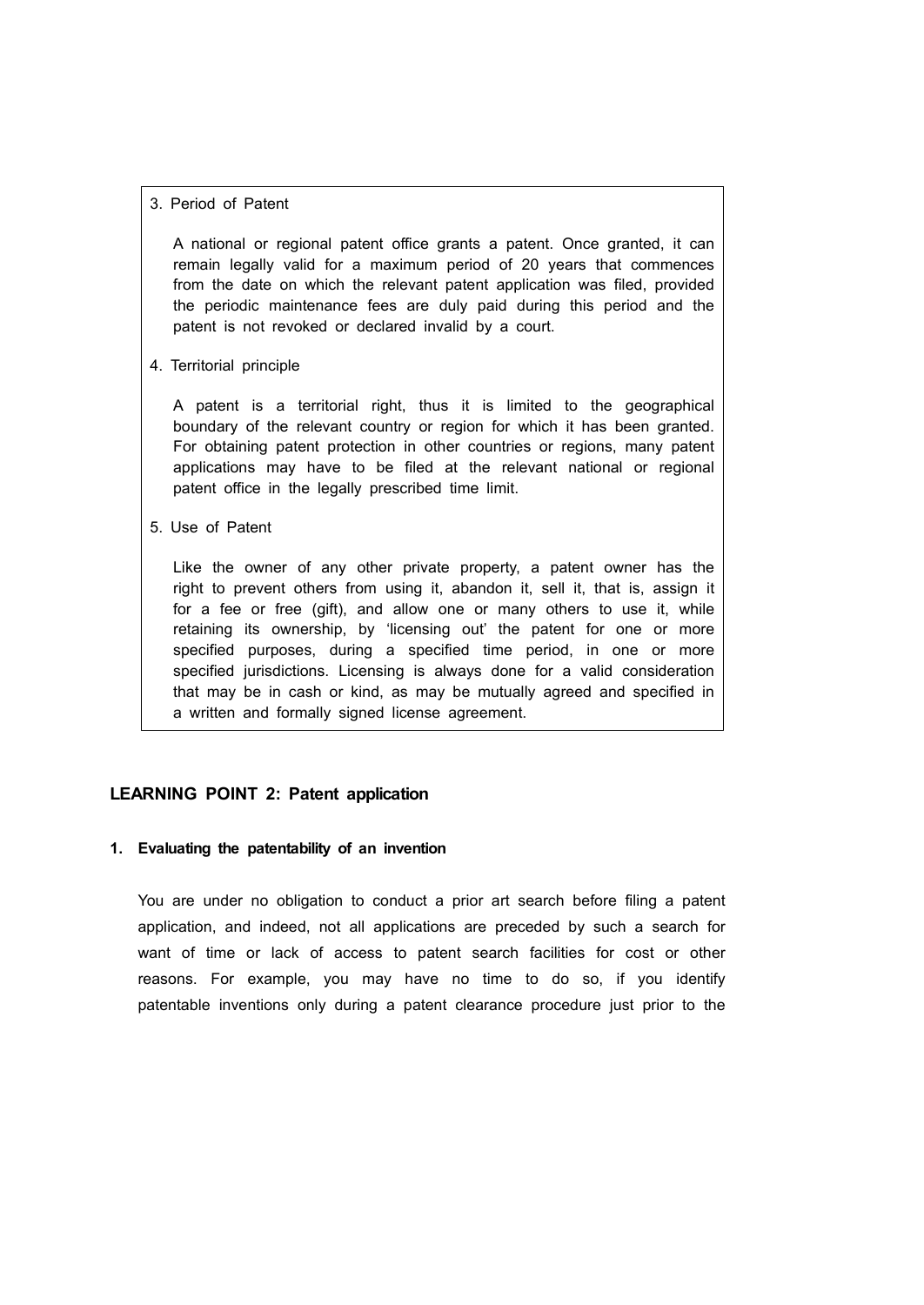launch of a product in the market. Nevertheless, if you are able to do a prior art search it may help you to decide whether or not to file a patent application, and whether or not to make further improvements to the invention for getting a stronger patent. You may do a prior art search in-house, by using free on-line patent and non-patent databases and other paper-based sources of prior art. Or, if you can afford it, you may use the services of a fee-based value-added patent search service provider.

## **More Reference 2**‐**1: Factors to be considered**

- 1. When you evaluate the patentability of an invention, you would have to consider the following factors.
- 2. Is there a market for the invention, the technology or products incorporating it?
- 3. What are the alternatives to the invention, and how do they compare with your invention?
- 4. Is the invention useful for improving an existing product or developing a new product? If so, does it fit in with your company's business strategy?
- 5. Are there potential licensees or investors who will be willing to take the invention to market?
- 6. How valuable will the invention be to your business and to competitors?
- 7. Is it easy to "reverse engineer" your invention from your product or to "invent around" it?
- 8. How likely are others, especially competitors, to invent and patent what you have invented?
- 9. Do the expected profits from an exclusive position in the market justify the costs of patenting?
- 10. What aspects of the invention can be protected by one or more patents, how broad can this coverage be and will this provide commercially useful protection?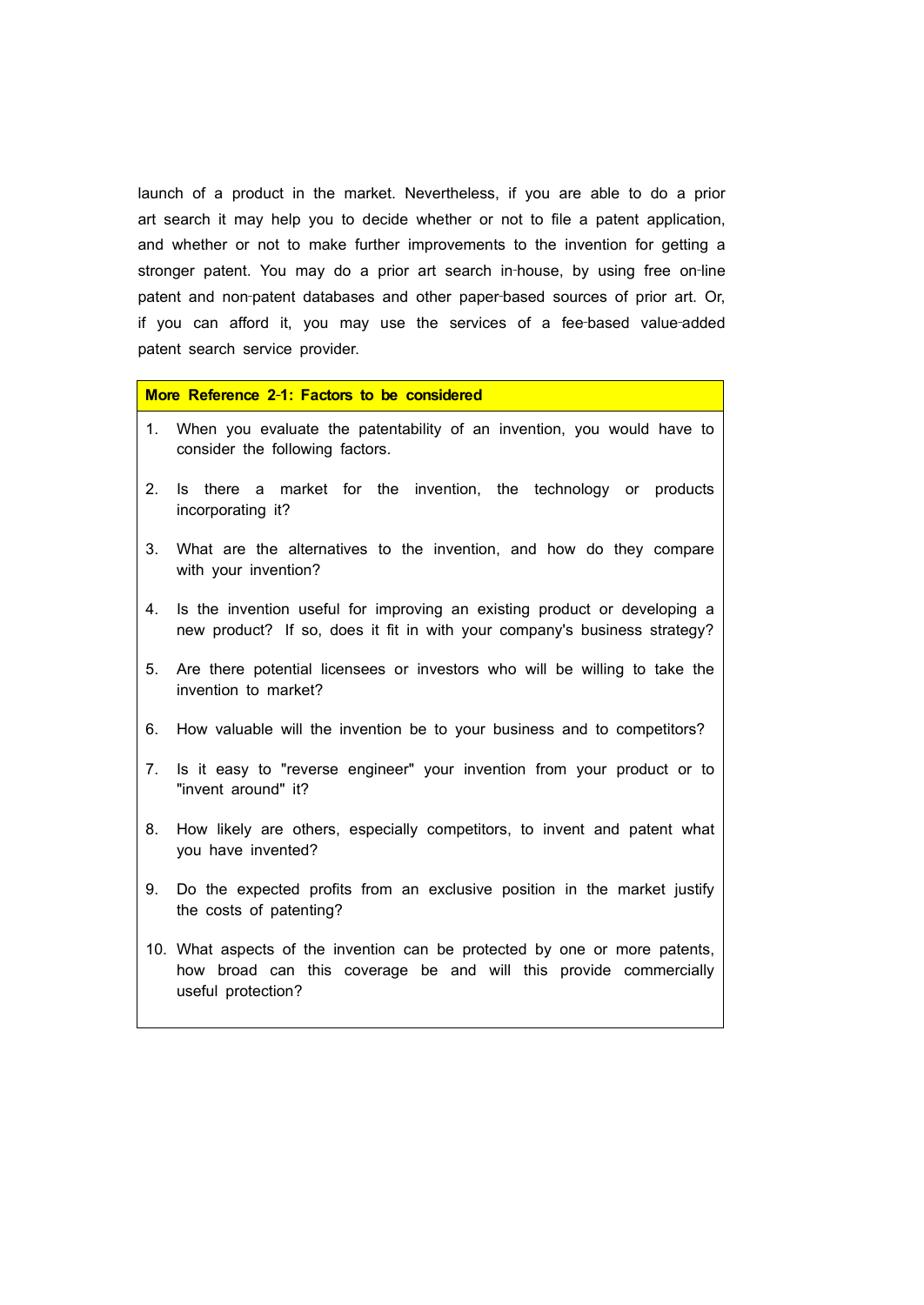11. Will it be easy to identify infringements of the patent rights and are you ready to invest time and financial resources for enforcing your patent(s)?

## **2. Deciding whether to patent an invention**

Be fully involved in the making of a decision as to whether it would be better off for the business to keep the invention as a trade secret or to go ahead with patenting it. This decision should not be left entirely to engineers or legal advisers, as they may not have the necessary broader view of the business goals to make a good decision.

To keep an invention secret or confidential, take all practical measures that are considered reasonable under the circumstances to ensure that information about the invention is given only to those employees who may need to deal with it and who are under a duty to keep confidentiality. This would minimize the chances of accidental or inadvertent disclosure of information to competitors and to your own employees who need not know about it. Keeping secrecy is crucial as once a trade secret is lost, it cannot be retrieved in most countries.

In some countries, utility model is another option that you may be able to consider before applying for a patent.

#### **Learn more: Utility model**

Some of the characteristics of utility models are:

- 1. The conditions for granting utility models are less stringent, as the "inventive step" requirement may be lower or absent altogether;
- 2. Procedures for granting utility models are generally faster and simpler than for patents;
- 3. Acquisition and maintenance fees are generally lower than those applicable to patents;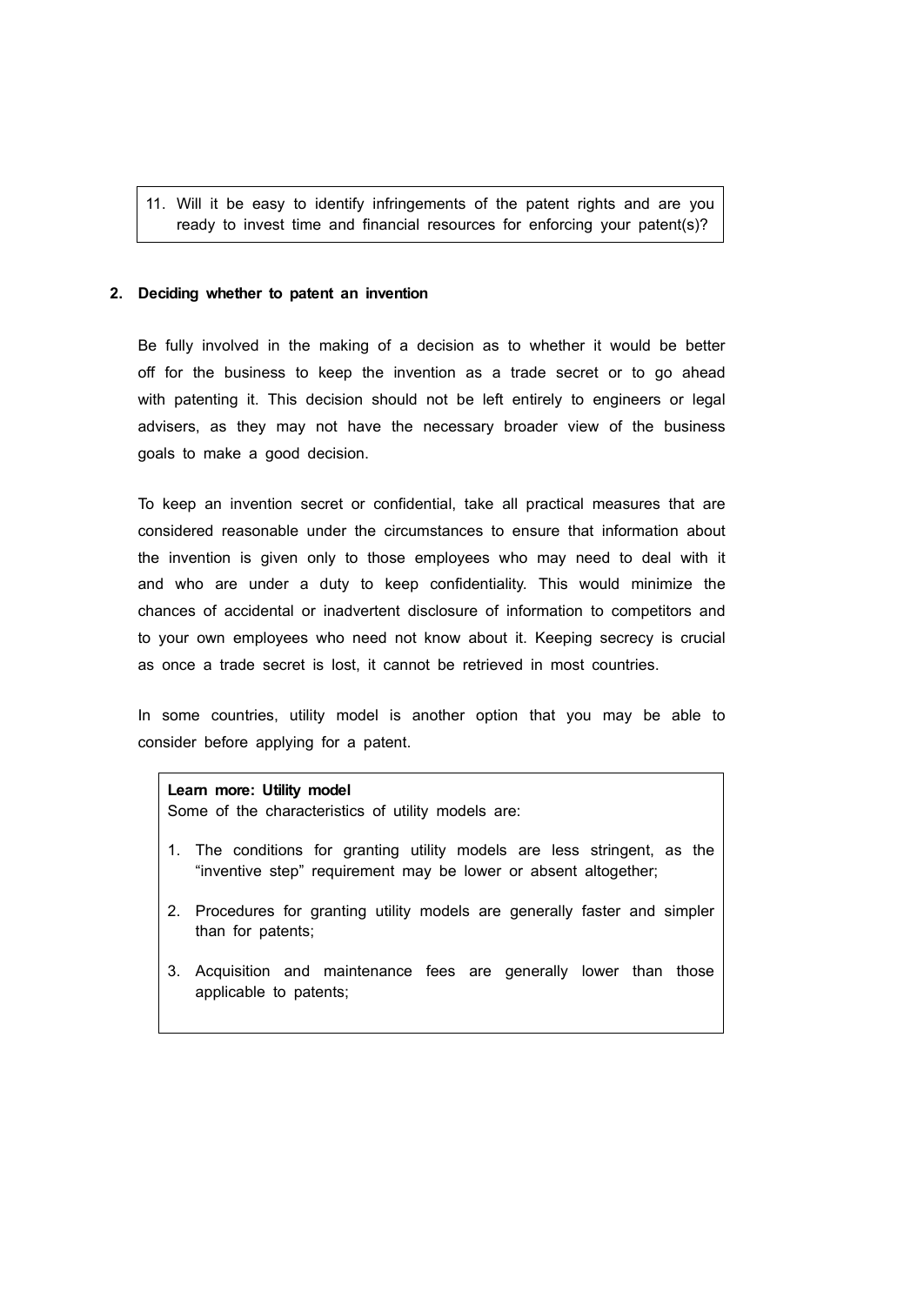- 4. The maximum possible duration of utility models is usually much shorter than it is for patents;
- 5. Utility models may, in some countries, be limited to certain fields of technology and may only be available for products (not for processes); and
- 6. Usually, a utility model application or a granted utility model may be converted into a regular patent application.

There may be a third option of defensive publication. You may publish your invention if you do not consider it worthwhile to patent and if, at the same time, you would like to prevent all others from patenting it.

## **3. Preparing a patent application**

#### **(1) Detailed description of the invention**

The detailed description must include:

- a. Detailed technical information about the features of the claimed invention;
- b. How the invention can be made or carried out; and
- c. Its application in industry or commerce.

#### **More Reference 2**‐**2: Main parts of a patent application**

A patent application has many parts, such as the title, bibliographic information and an abstract. But, from our current purposes, the two most important parts of a patent application are the detailed description of the invention and the 'claims' which are usually at the end of the specification. The description discloses the invention in clear and precise terms.

Often, it is necessary to illustrate the new ideas or concepts by examples to explain how to work or carry out the invention in practice so as to enable a person skilled in the relevant field of technology to understand the claimed invention and use the technical information contained in the patent specification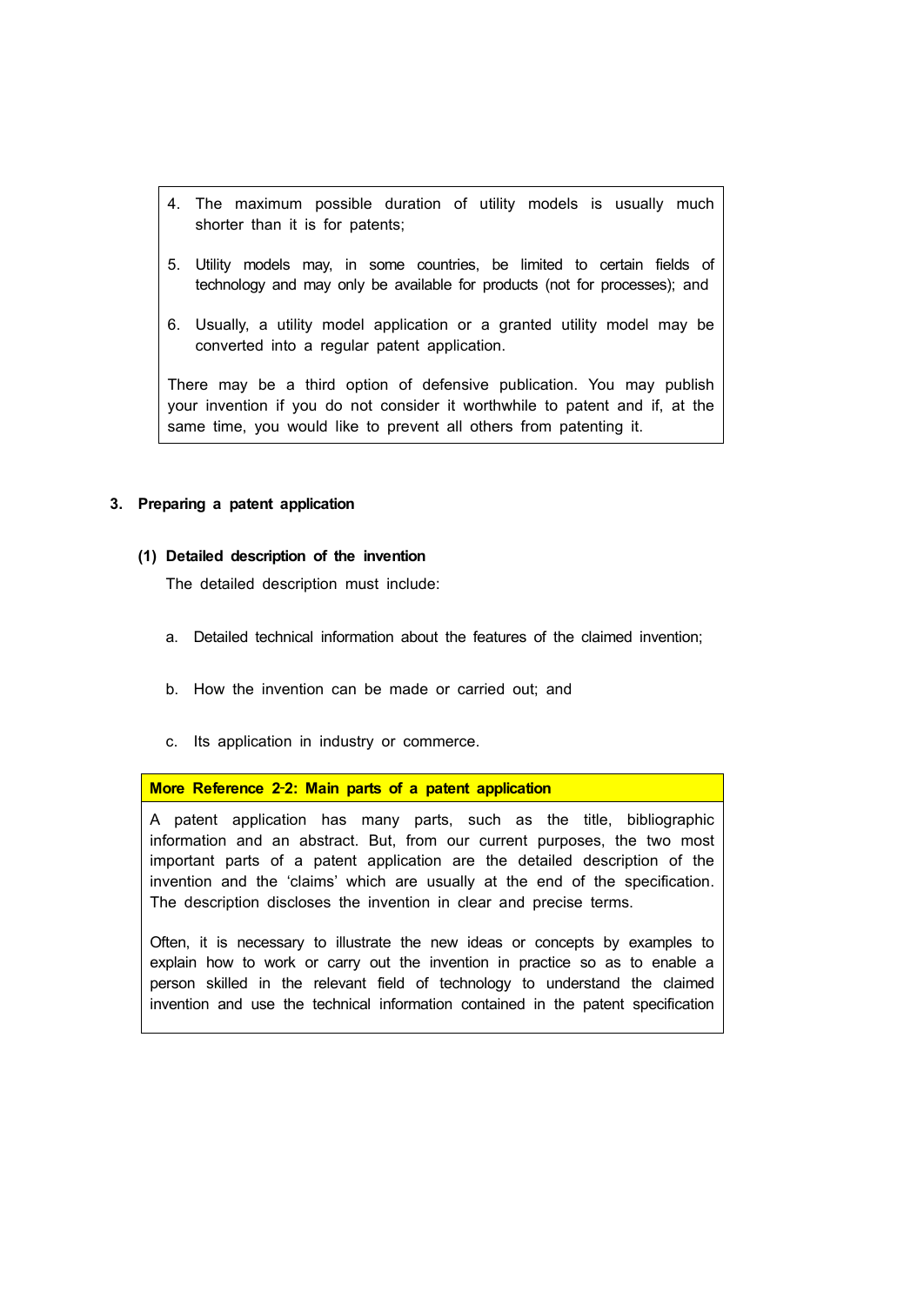to practice or repeat the invention without having to do undue experimentation. At the end of every patent specification, there are one or more numbered definitions, referred to as 'claims', which define particularly and distinctly the invention. Each claim is a single-sentence with a list of elements (or a list of steps in a method or process claim) and explains how they cooperate. Usually, most of the individual elements of a claim are old! What is new may be only the claimed combination of old elements or some old and some new elements. Also, in some countries, a claim may define a new use of an old product. It may also define a simplification of a known product or process.

#### **(2) Claims**

a. Role of claims

The claims demarcate in words the boundary of your invention. Claims are the heart of a patent, even though the description is important, and sometimes the drawings may also be important.

For example, the claims demarcate in words the boundary of your invention, just like a picket-fence defines the extent of land covered by a deed for a piece of land. If the description includes some features that are not covered by the claims, then all such features are not protected by the patent. That is, all such features become a part of the 'prior art' that may be used by others without your permission, and you would not be able to do anything about it.

## b. Independent claims and dependent claims

Of the multiple claims in a patent, at least one or more are independent, while the rest are dependent. An independent claim is completely self-contained, whereas a dependent claim refers to one of earlier independent or dependent claims and is considered to include all of its own limitations as well as those of any one of the claims to which it refers.

It is important to note that an invention may be covered by one or more claims of a prior patent, and may still be patentable.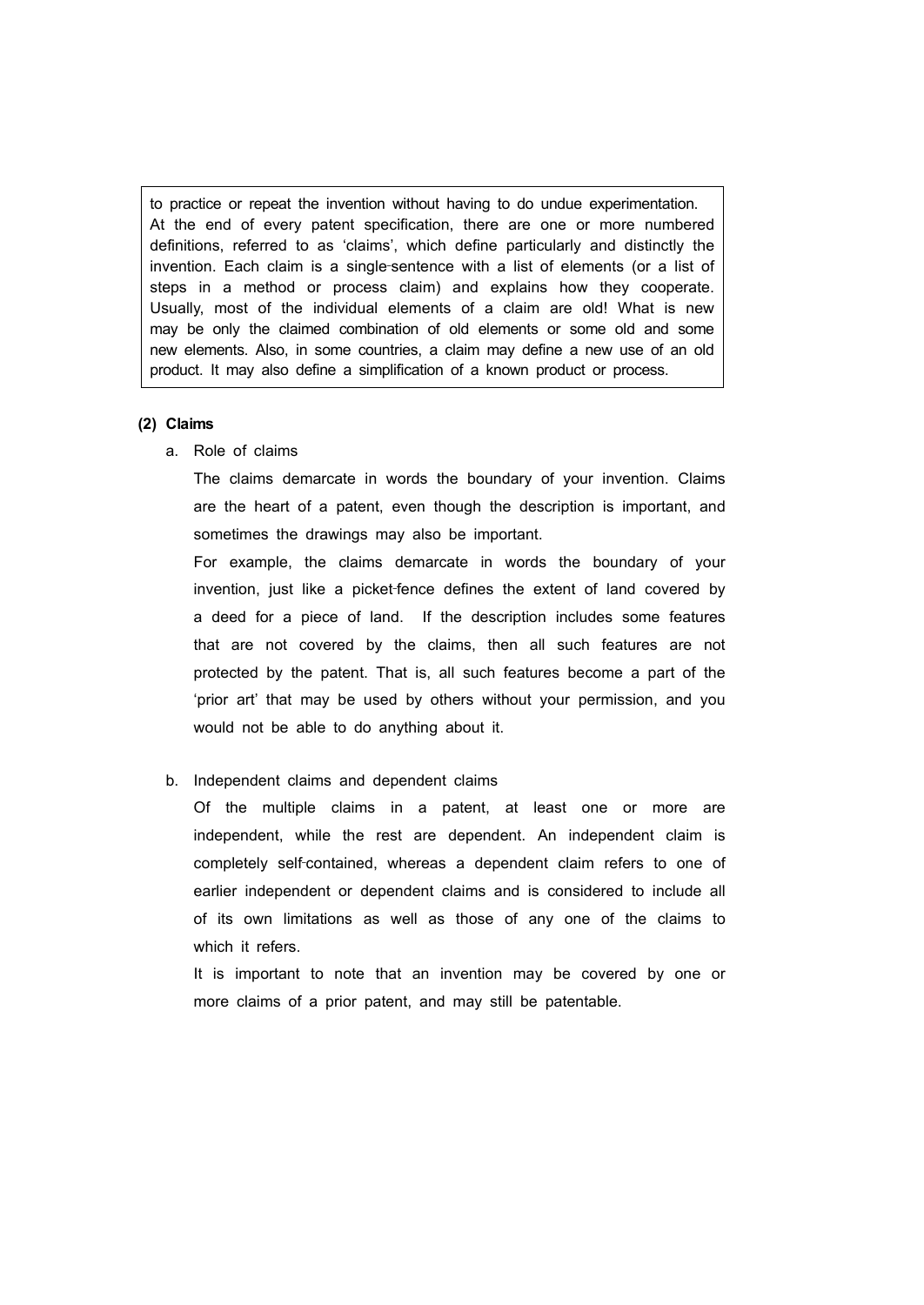#### **More Reference 2**‐**3: Understanding Claims**

1. Definition

The description explains in detail how to make and use the invention, whereas the claims define the scope of legal protection.

#### 2. Rules of drafting claims

One cardinal rule to follow while drafting claims is to use the smallest number of words. So,

a broad claim will have normally few parts; and the parts that are listed patent are defined broadly. A narrow claim will have more parts, or parts that are defined in a more restricted way. A broad



## **(3) Who prepares**

Generally, drafting a patent application is a time consuming, complex and expensive process, for which you need a good grasp of technical knowledge of the relevant field(s) of technology, a sound understanding of the applicable patent law or laws, and also of applicable court decisions. If you are not well versed with all of these, then you are strongly advised to use the services of a competent patent agent or attorney for preparing, filing, and prosecuting the patent application at the patent office. By doing so, you are more likely to get a commercially useful patent that is capable of meeting all of your business objectives.

#### **(4) After filing a patent application**

Once your patent application has been filed and the prescribed fees, if any, has been paid to the patent office, which is an office created by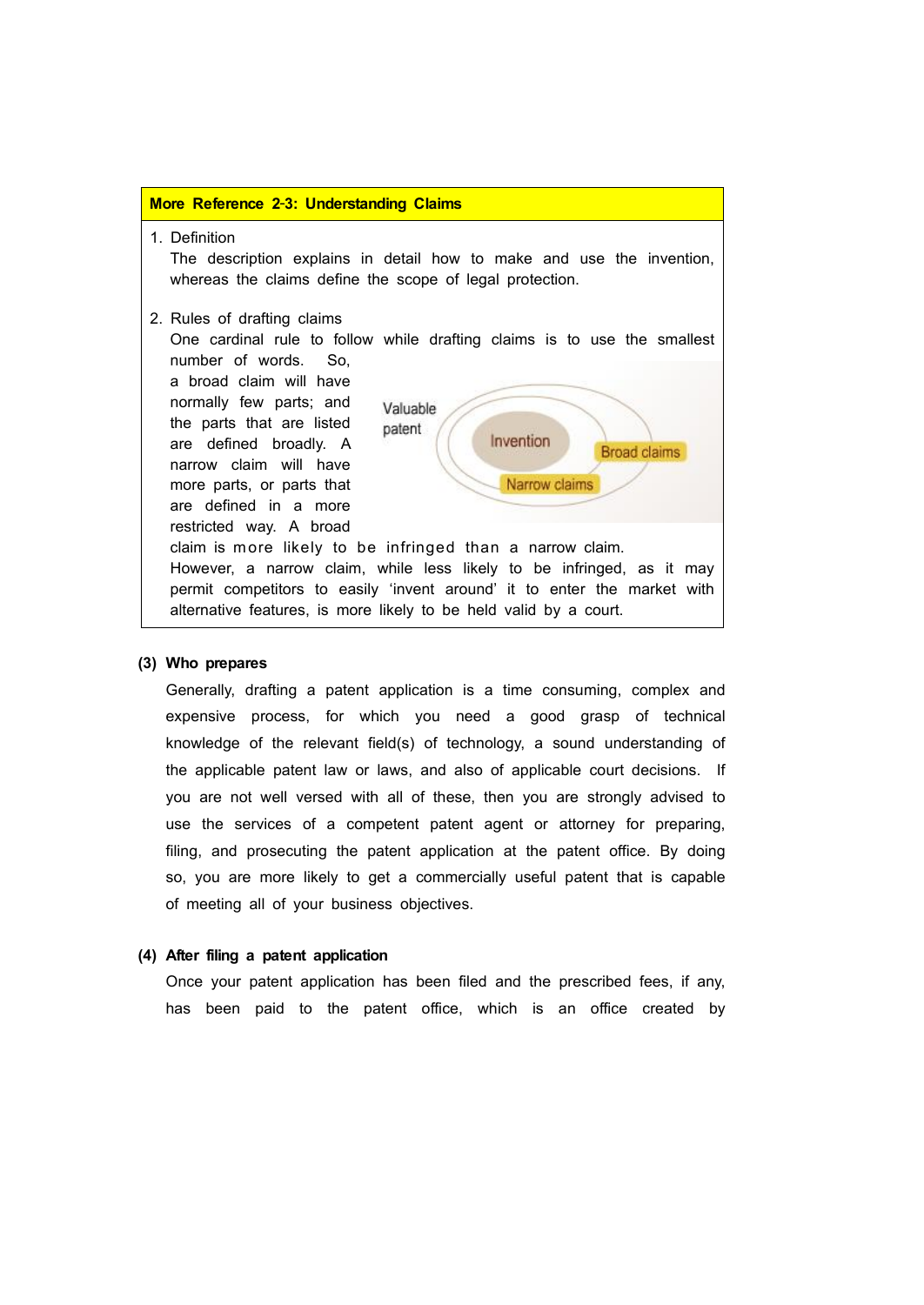government under the relevant patent law, the patent office begins the process of examining it. The detailed procedure of a patent office depends on the provisions of the relevant national or regional patent law. It varies a lot from one patent office to another. Broadly speaking, it has the following features.

#### a. Formality examination

First, a patent office examines the application to check if it has complied with all the administrative requirements or formalities. If not, then you are notified the deficiencies which must be addressed adequately in the time indicated by the patent office.

#### b. Substantive examination

Next, the patent examiner checks to see if the national or regional patent law does not exclude from its purview the subject matter of the patent application or considers the patent, if granted, to be contrary to public order or morality.

Some patent offices do not do any further examination. But most national and regional patent offices, especially the big ones, also do a fairly complete substantive examination to check if the patent application meets all the three basic conditions for patentability, namely, (1) novelty, (2) inventive step or non‐obviousness, and (3) industrial applicability.

This process begins by undertaking a search of the relevant prior art that is accessible to the patent examiner. Often, while doing so, the patent examiner may seek clarifications or raise substantive objections that must be adequately answered by you, or your patent agent or attorney within the prescribed time frame. You may provide oral or written arguments or provide documentary evidence in support of your contentions while discussing or negotiating with the patent examiner. If you are unable to satisfy the patent examiner, then some of the claims may be narrowed in scope, other claims may be deleted, or if all claims are rejected then the patent application itself may be rejected by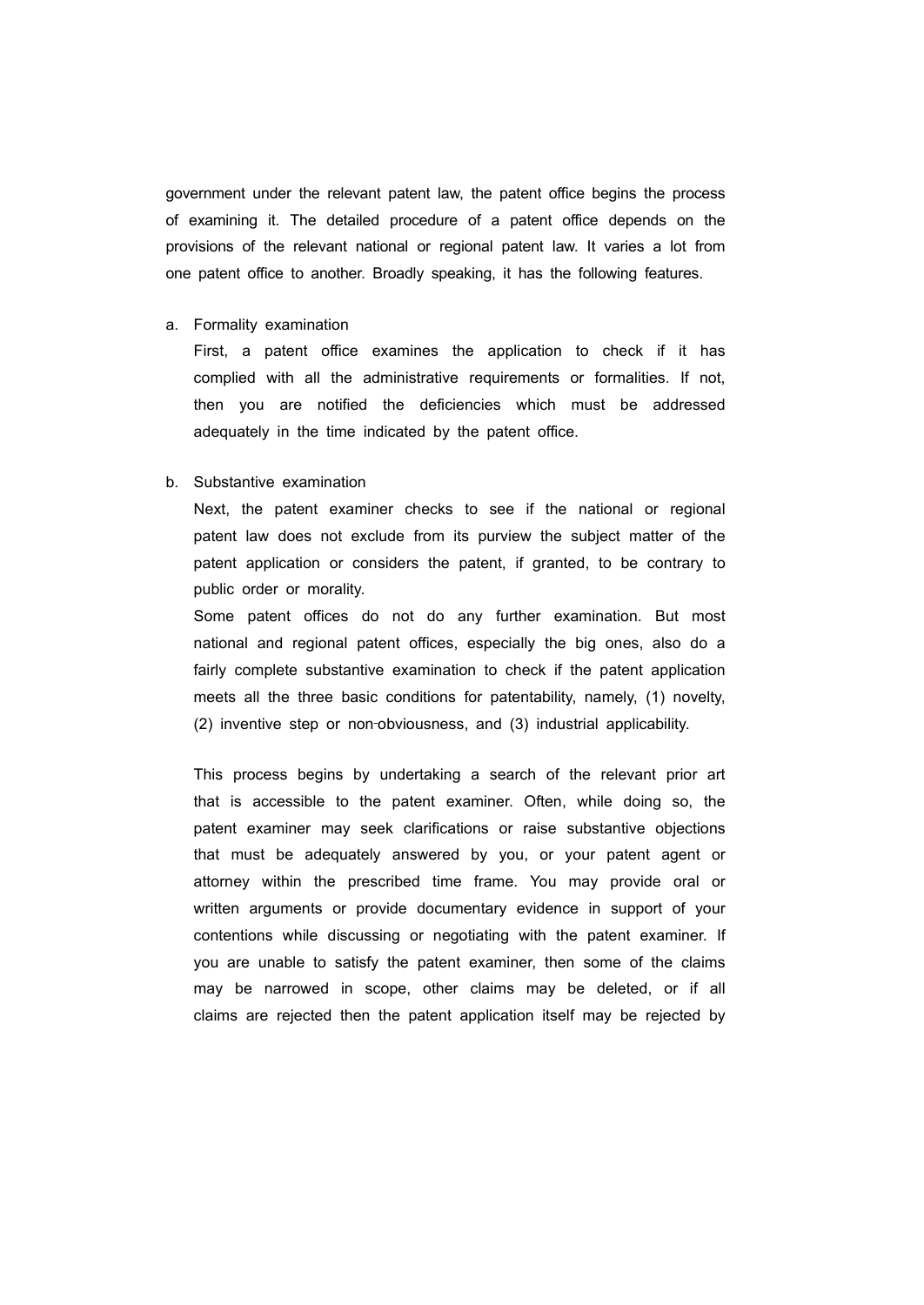the patent office. Depending on the applicable patent law, you may file an appeal against the decision of the patent examiner to a Board of Appeal in the patent office or to a competent court in law.

If you agree to the grant of a patent with narrower claims than what were originally drafted, then it is important to ensure that the description of the invention is reviewed and revised to exclude all information that is no longer required to be disclosed in these changed circumstances. Otherwise, in due course, when the patent application or the patent is published, you would find that you have inadvertently allowed some of your valuable trade secrets to be lost through such publication, as only the information covered by the granted claims is protected by a patent.

c. Grant of Patent

When a patent application is accepted for grant, then, depending on the applicable patent law, it would be published in the official journal of the patent office for inviting objections from the public (which is called 'pre‐grant opposition'). Objections to grant of the patent must be filed by any aggrieved party during the specified period of time. Or, it may be published as granted with or without any pre‐grant opposition, depending on the applicable patent law, and then allow post-grant opposition by aggrieved third parties. If the opposition succeeds partly then the patent may still be granted but with narrower claims that may not serve your purpose. If it fails, then you would be granted a patent and a certificate of grant would be issued and the granted patent published in the official journal or gazette of the patent office.

d. Publication

To get such useful rights as mentioned above, the applicant for a patent is required to disclose the claimed invention by providing its detailed, accurate and complete written description in the patent specification filed at the patent office. This description is initially kept secret but is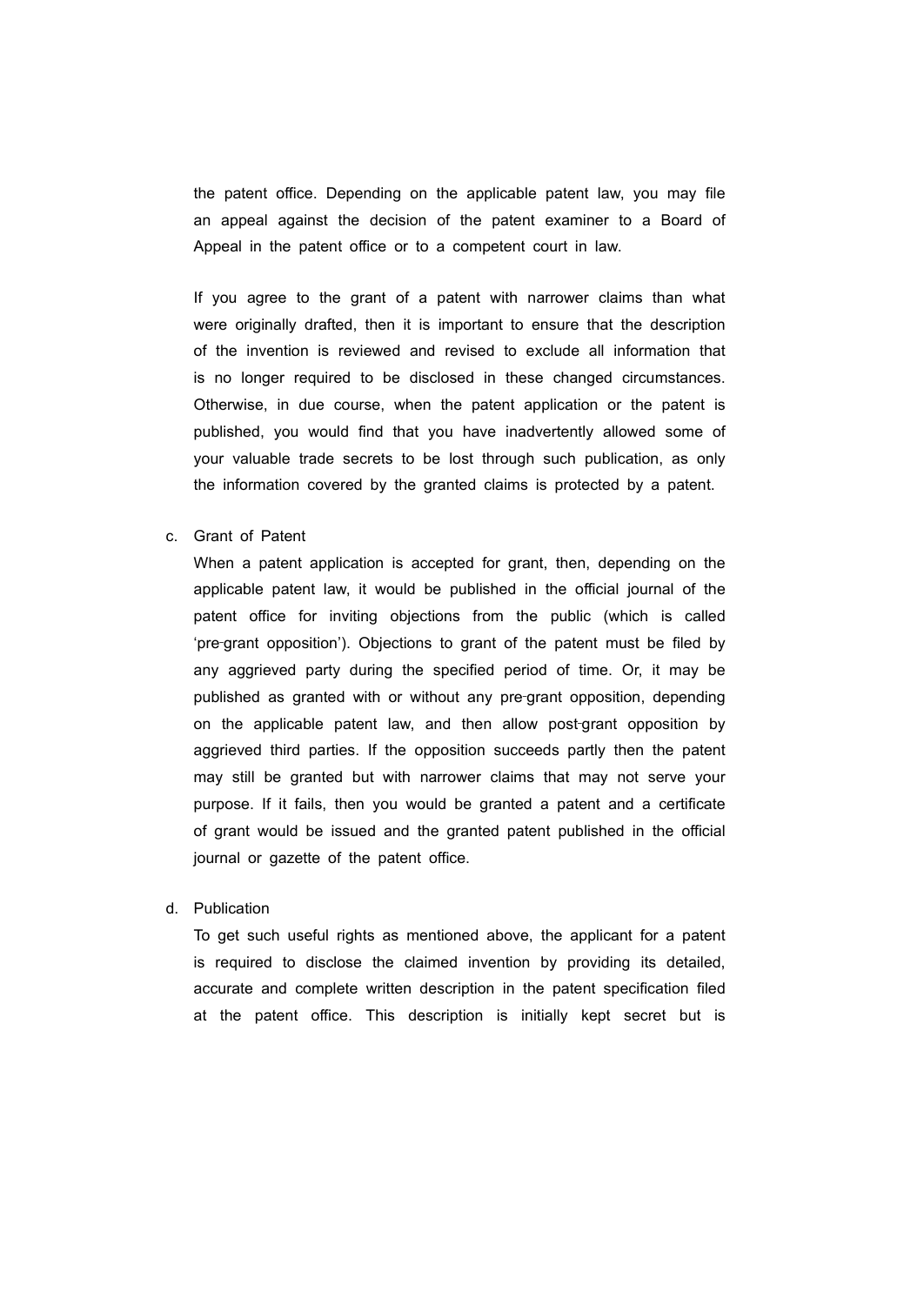eventually disclosed to the public by the patent office. Publishing it in an official journal or gazette brings it the notice of the entire world, so to say. In a very large number of countries, an unexamined patent application is published after 18 months of the date of filing the patent (priority) application. All patent offices publish the patent at the time of its registration or grant.

## **Learn more: Pre**‐**grand opposition & Post**‐**grant opposition**

1. Pre‐grand opposition

In some countries, the grant of patent may be opposed by filing a pre-grant opposition. If the opposition is successful, then the patent may not be granted or the scope of the claims may be narrowed from what was requested.

2. Post‐grant opposition

In other countries, the grant of patent may be opposed by filing a post-grant opposition. If the opposition is successful, then the granted patent may be invalidated or the scope of the claims may be narrowed from what was granted.

In some countries both options may be possible.

## **LEARNING POINT 3: Patent infringement**

## **1. Definition of patent infringement**

A patent owner has the right to exclude all others from using the patented invention, and any one who practices the invention without the owner's consent, infringes his rights.

By exactly following the details as revealed in a patent you would infringe on a patent, unless what you do is exempted as being an experimental or research use. But copying from a patent is not the only way for a business to violate a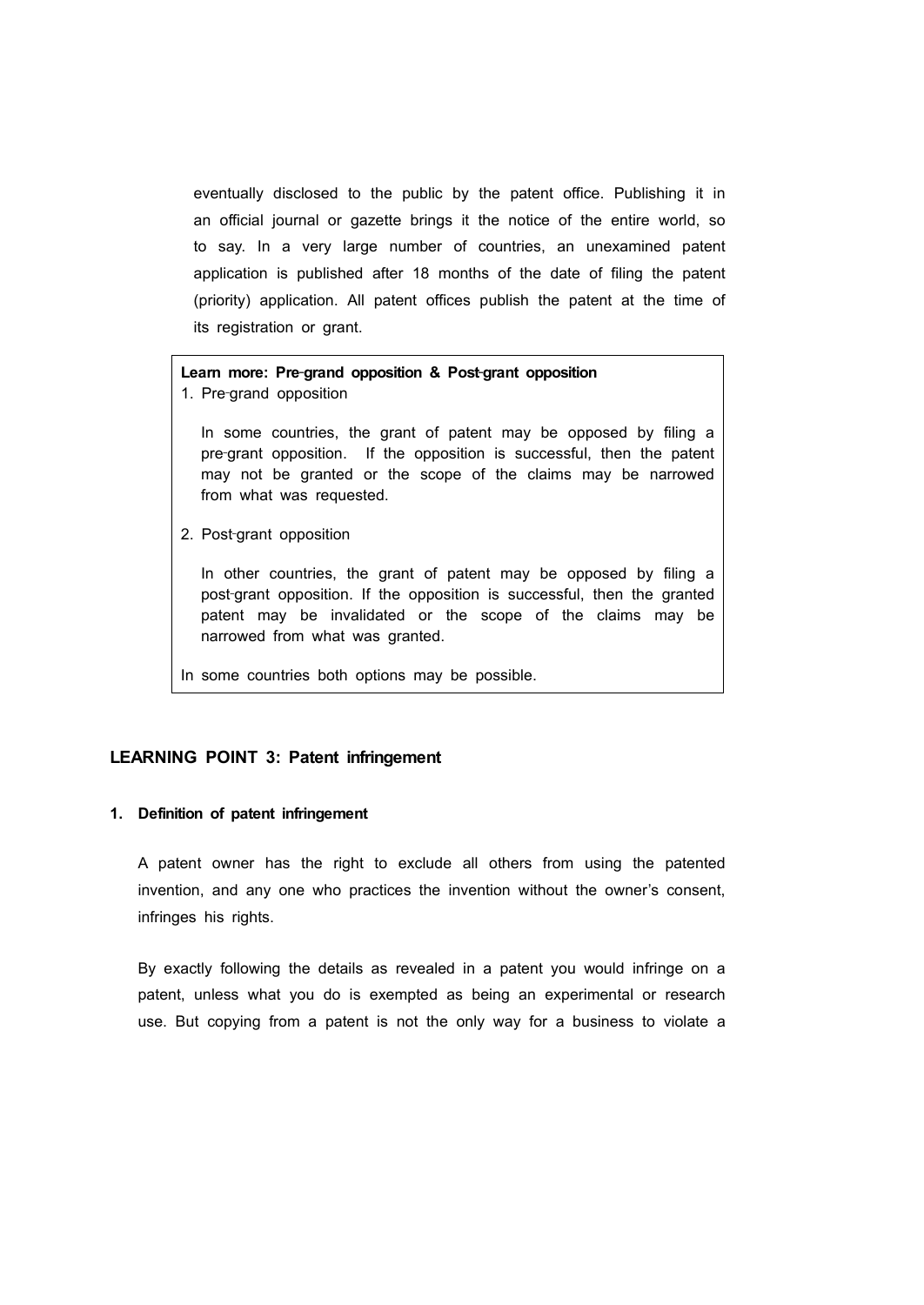patent. In fact, whether knowingly or unknowingly if you have incorporated a patented invention or practiced or incorporated an invention sufficiently similar to a patented invention, then you may be also hauled up for patent infringement. A patent owner can legally stop your business from using the patent, and also sue for damages. In many situations, an injunction may be equally or more costly than any potential damages levied by a court in due course. This may happen when you have a big inventory that must be destroyed and the retooling costs for modifying your production process.

So, technically speaking, patent infringement means others have entered a prohibited space defined by one of the claims in your patent. As we discussed earlier, a patent provides its owner with the right to prevent or stop others from making, using, selling or importing the patented product without the owner's permission for a period of 20 years calculated from filing date of the earliest relevant patent application. Therefore, the original patent owner or his assignee may enforce his right in a patent. If a product in question physically has or perform all of elements contained in your patent's broadest claim, then it would infringe your patent and you can take legal action against its manufacturer or distributor or retailer. Let's look at a simple case:

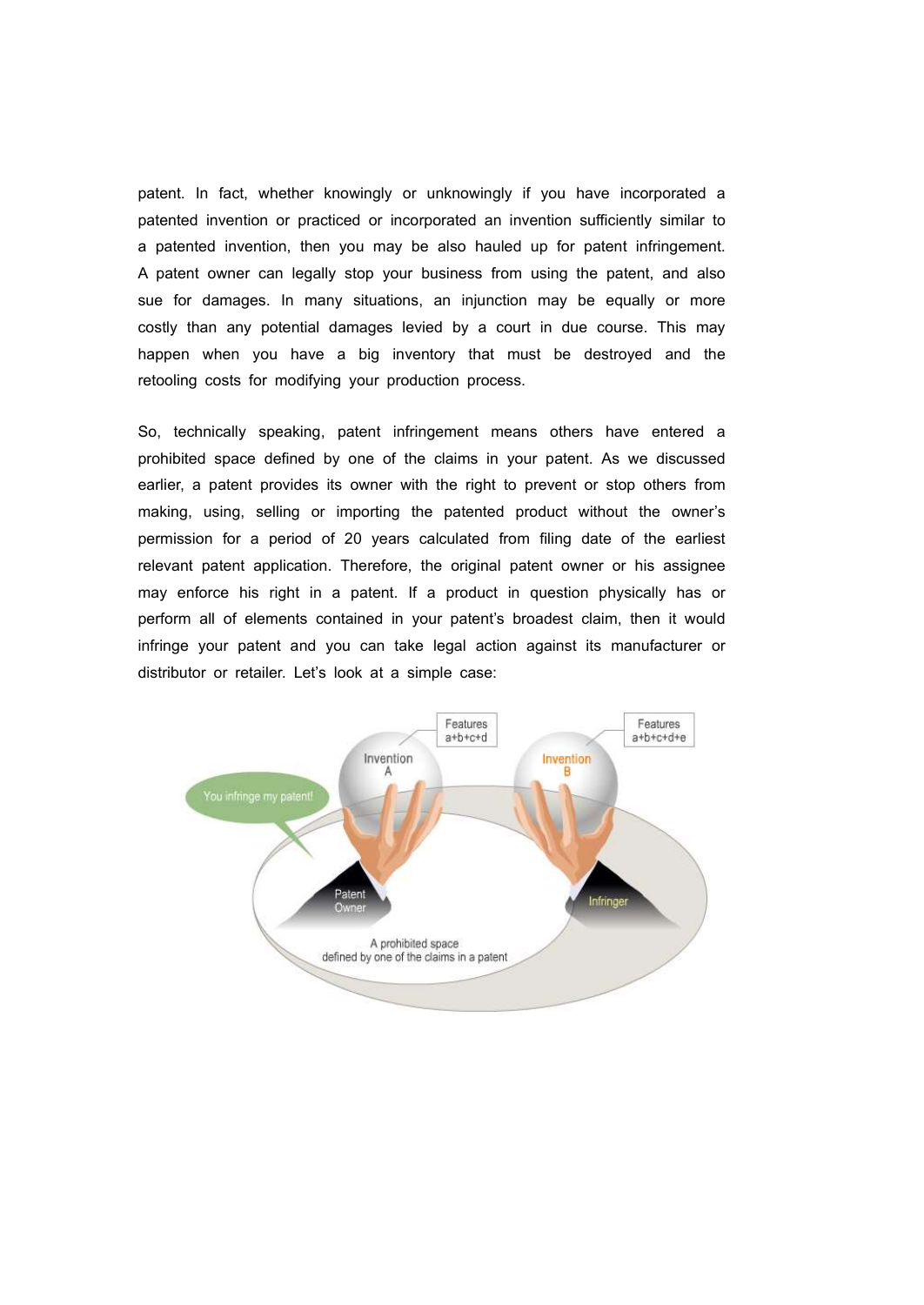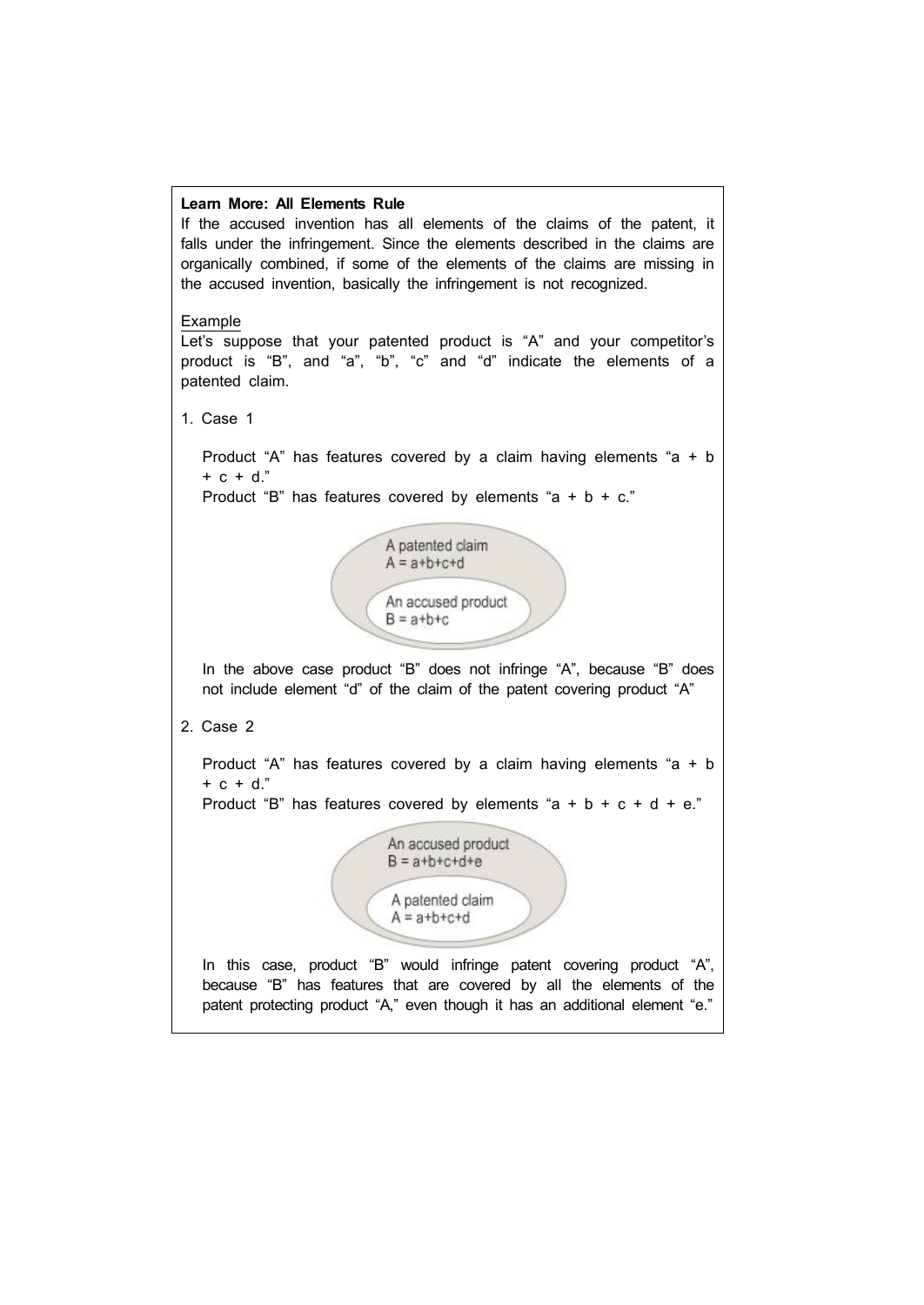## **2. If you come across your competitor's patent**

If you come across a new or improved product of your competitor that is protected by a patent, then you may have no option but to deal with it especially if it is relatively easy for your competitor to find out that your product is infringing his patent, the competitor is known to take prompt legal action on discovering infringement, and the competitor has access to a good patent lawyer. Firstly, carefully go through the competitor's patent and the relevant prior art to determine whether your product would actually violate the patent rights of the competitor.

If yes, then examine whether it is possible for your company to invent around such a patent easily and quickly by, for example, eliminating some essential element or replacing an essential element by other elements with a different function. The basic legal test for infringement of a patent is whether your product uses every element of a granted claim in the patent. If you manage to develop a product that does not include at least one of the claimed elements of the competitor's patent, then you have not infringed it. In fact, you may instead have a better product, which may ultimately dominate the marketplace, and, of course, a patentable invention of your own. If you cannot find an element that you can eliminate in a competitor's patent, try to find an element that may be changed to function differently even though it may be the structurally the same or equivalent.

If you cannot design around the patented invention, then examine whether you have some key strength or assets that your competitor would like to have access to, so that you may be able to leverage it to enter into a strategic business partnership or an arm's length licensing arrangement with such a competitor. If you don't even have this option then be prudent and do not risk introducing such a product in the market.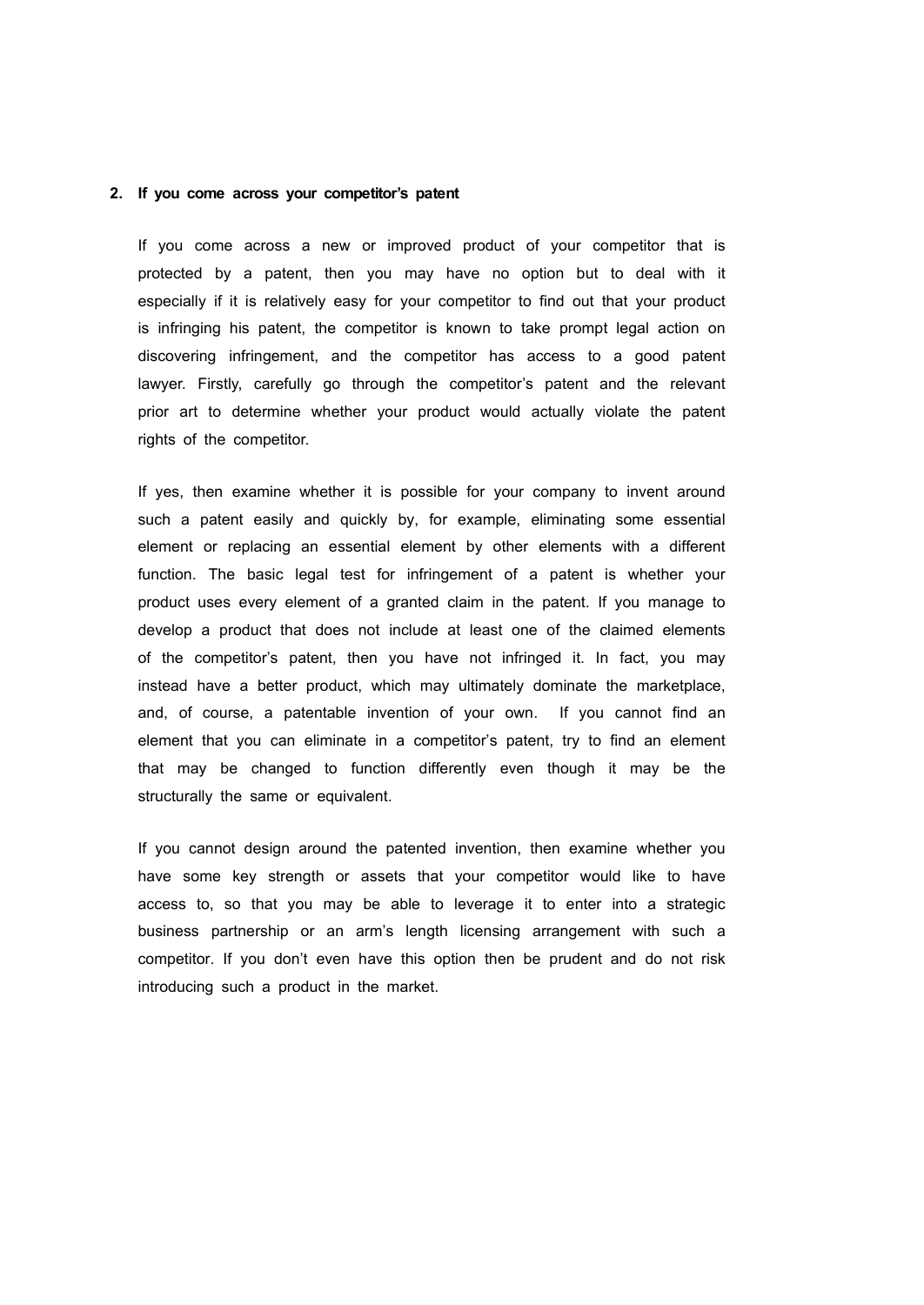If the patent owner does nothing about the violation of his patent right in the marketplace, competitors will sooner or later attempt to make similar or identical products. In some cases, competitors may benefit from economies of scale, greater market access, or access to cheaper primary resources, and therefore be able to make a similar or identical product at a cheaper price, putting heavy pressure on the innovator of the original product. On occasions, this may erode only profits or drive the original innovator out of business because, usually, the duplicated product may dominate the market and attract customers more than the original one.

## **More Reference 3**‐**1: Enforcing your patent**

The main responsibility for identifying, monitoring and taking action against imitators or infringers of a patent lies with its owner.

The remedies available to a patent owner include: 1. Injunction

A court order requiring an entity to stop doing a certain act. For a company an injunction may mean an order to stop selling its product deemed to be infringing.

2. Damages

Damages are typically based on lost profits or established royalties, but in no event shall be less than a reasonable royalty for the infringers' use of the patented invention.

#### **Learn more: Alternative to Litigation: Arbitration or Mediation**

In some countries, litigation has become an increasingly common tool for protection of patent rights, encouraged by such staggering damage awards. However, patent litigation is normally best avoided by companies, big or small. Instead of a lawsuit, if both parties agree, the entire infringement dispute may be settled through negotiations in the form of mediation or arbitration.

An advantage of mediation is that the parties retain control of the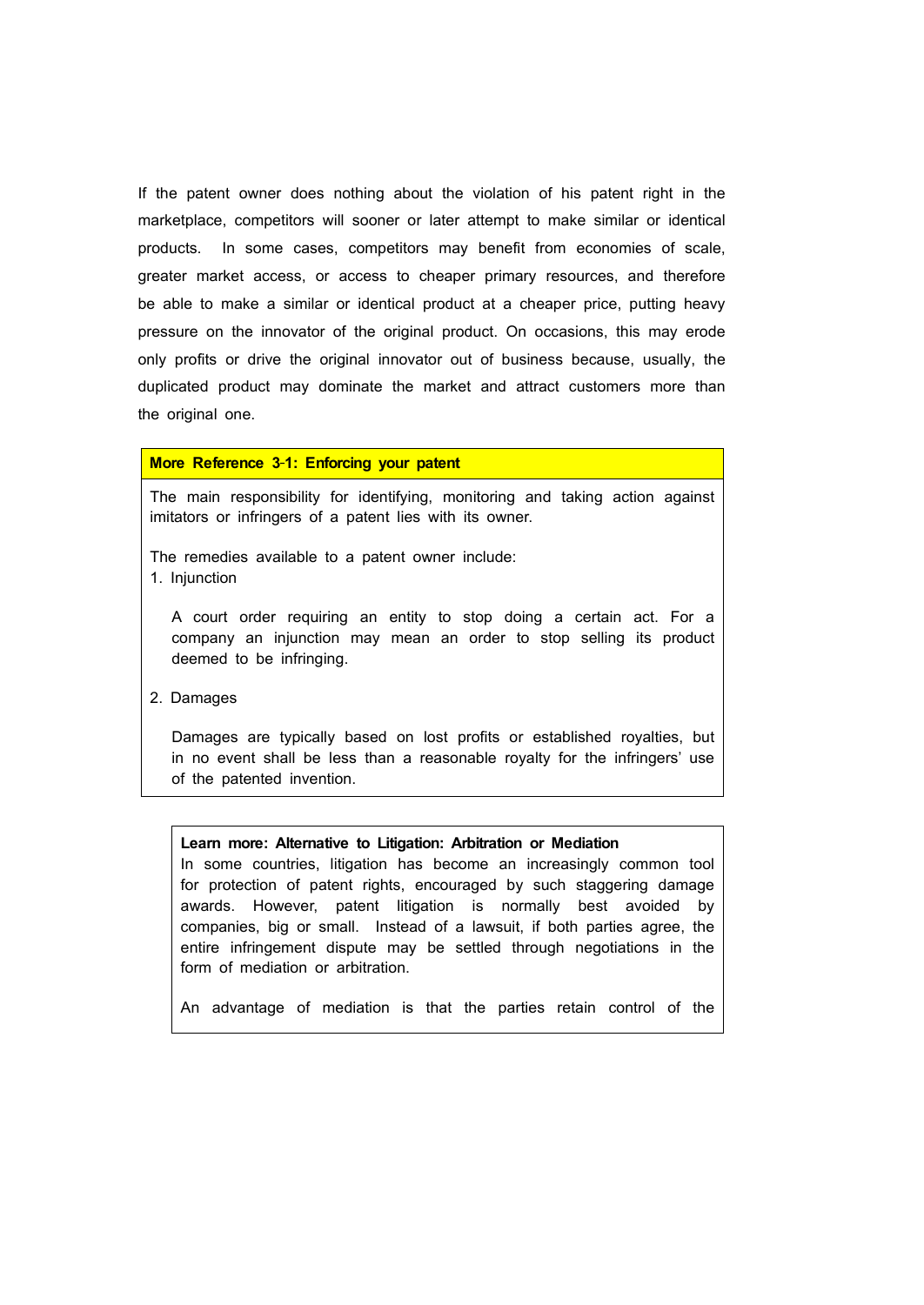dispute resolution process. As such, it can help to preserve good business relations with another enterprise with which your company may like to collaborate in the future. Arbitration generally has the advantage of being a less formal and shorter procedure than court proceedings, and an arbitral award is more easily enforceable internationally.

More information on arbitration and mediation can be found at: http://www.wipo.int/amc/en/center/index.htm

## **LEARNING POINT 4: Patent management system**

- **1. Basic elements of a patent management system**
	- **(1) Creating a company**‐**wide intellectual property culture; create and implement a trade secret protection program**
		- a. The key to a successful trade secret protection program are:
			- Systematic implementation;
			- Creating proper awareness and providing adequate education or training to all employees about the program; and
			- Key employees must be expressly bound by a duty of maintaining confidentiality.
		- b. A trade secret protection program must be periodically audited for its effectiveness, so as to protect all potentially useful commercial or technical information of the company.
	- **(2) Implementing an invention program, invention disclosure program and maintaining an inventory**
		- a. Invention program

This program includes procedure that allows the systematic identification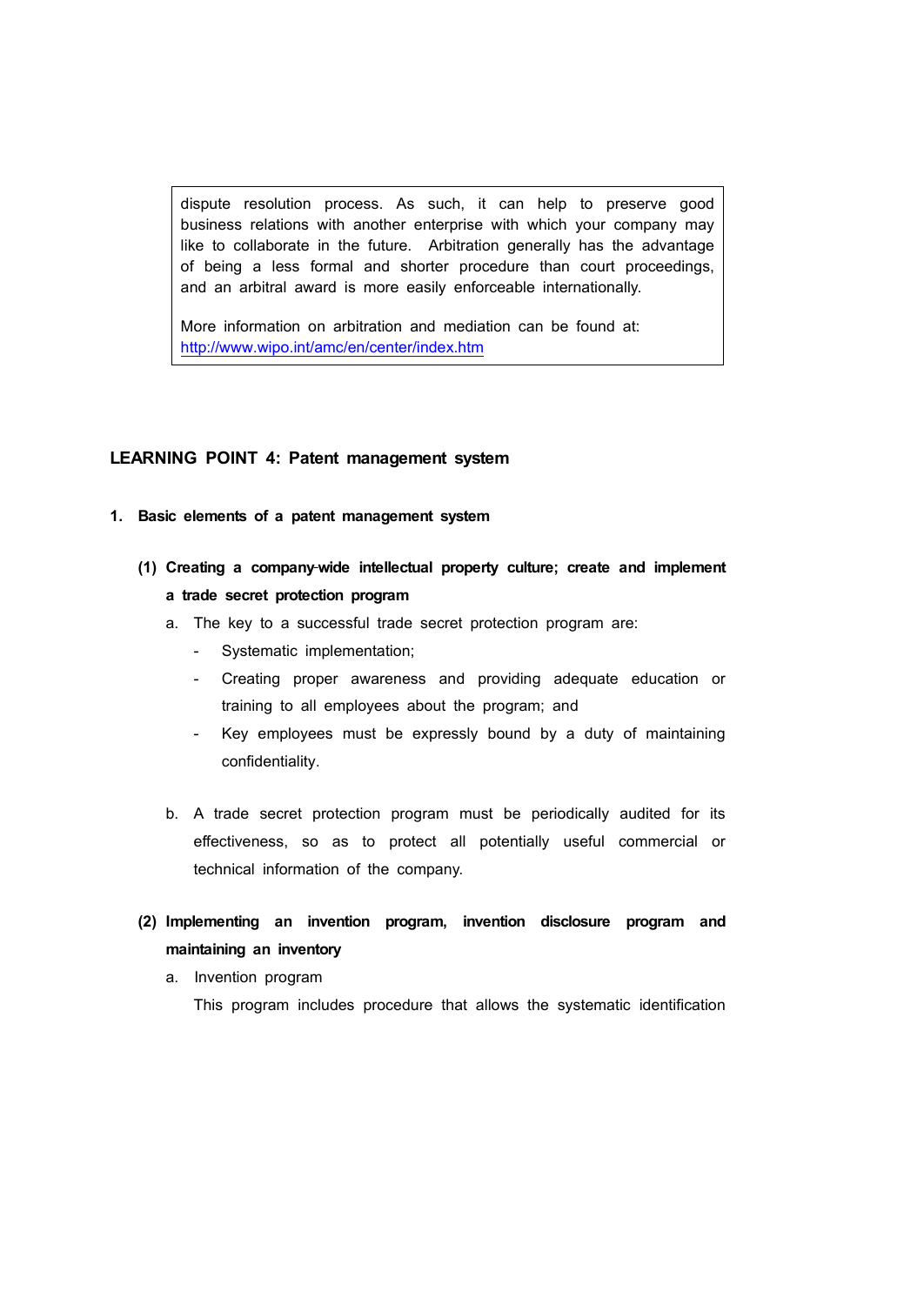and documentation of new and creative ideas for developing a patent management strategy.

b. Invention disclosure program

A company should have an incentive or reward system to encourage employees to submit their inventive or creative ideas in writing, for which an invention disclosure form may be prescribed.

## c. An inventory

Creating and maintaining an inventory is a prerequisite for developing a patent strategy. The major categories of information in this inventory

- 
- would include:<br>- Invention disclosures,<br>- Defensive publications,<br>- Trade secrets,<br>- Patent applications,<br>- Granted patents,
- 
- 
- 
- 
- Patents licensed in or licensed out,<br>Disputes and litigation concerning inventorship and patents.

### **(3) Systematic review of all invention disclosures**

To get a valuable patent, every invention must be reviewed systematically by an invention review committee that includes representatives of legal, R&D, manufacturing and marketing departments, apart from the patent agent or attorney.

Keeping the business objectives and financial resources in mind, the committee may decide to keep it a secret, put it in the public domain to prevent others from patenting it, develop the invention further before taking a decision, or give the green light to proceed with the drafting of a patent application to file a provisional or regular patent application.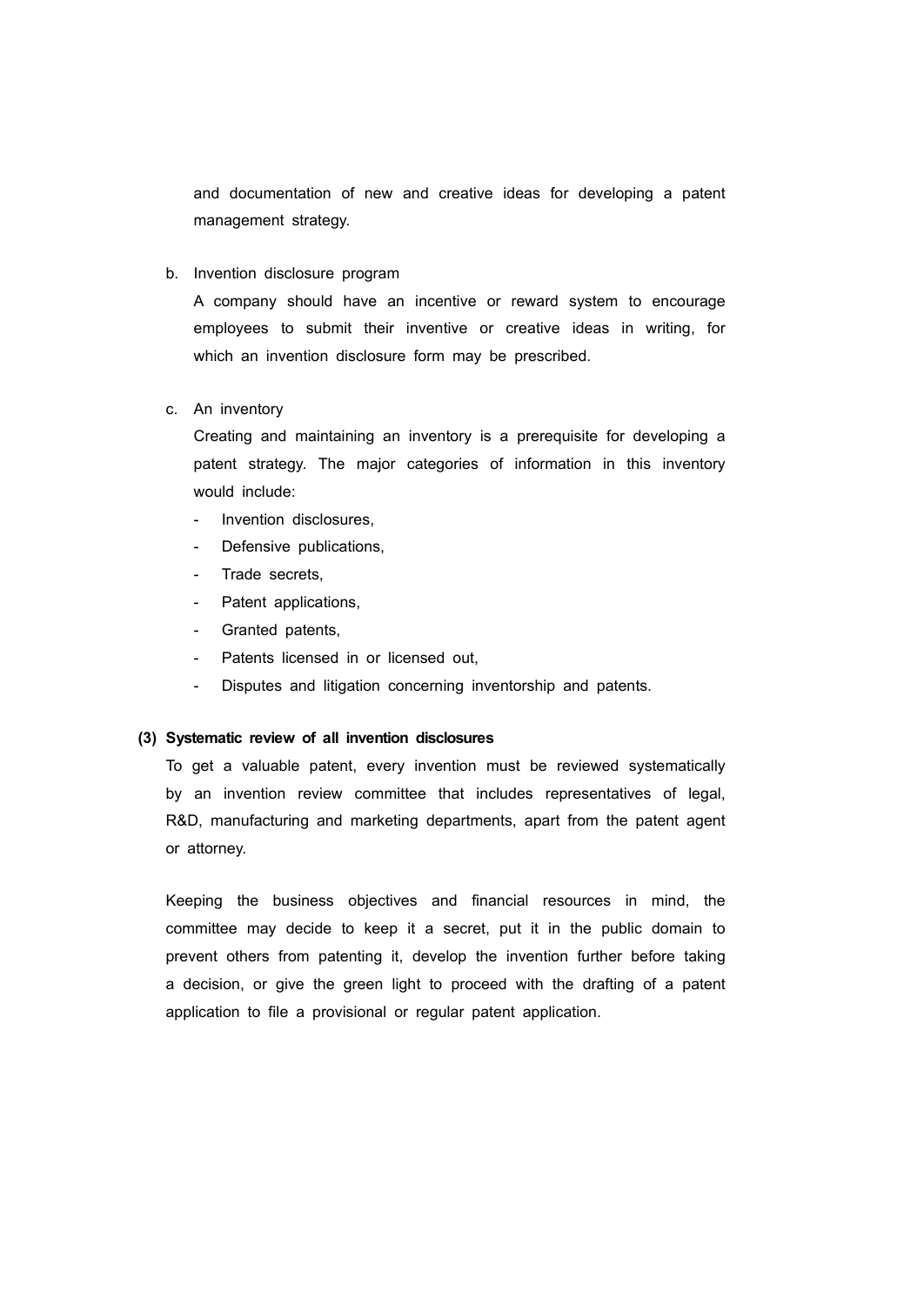**(4) Making sure that the company, not the employees or contractors, owns inventions and patents.**

The fact that you have the invention in your possession or you paid for its development does not mean you own it. Often, problems arise when a company does not take adequate and timely steps to ensure assignment of property rights from its employees or independent contractors that worked on creating or improving an invention.

Employment agreements should require all employees to assign any inventions, improvements, new ideas or concepts developed by an employee. So, before filing a patent application, make sure that the company owns the invention. In case this was not done before filing a patent application, then do so as early as possible.

**(5) Monitoring patenting activities of current and potential new competitors**

Monitoring the patent activities of competitors has many benefits such as the following:

- a. It may enable you to identify and monitor potential competitors and the likely risk of infringing their patents at an early stage in relation to your company's new or improved product under development.
- b. It may help to determine the strength and direction of technological evolution of your competitors much before they introduce a new or improved product on the market and to steer your own R & D priorities accordingly.
- c. It may show whether a competitor has patent of dubious quality or if there is scope of doing R & D to surround the key patents of the competitors where they are unprotected or insufficiently protected.
- d. It may enable you to identify and monitor other people's patent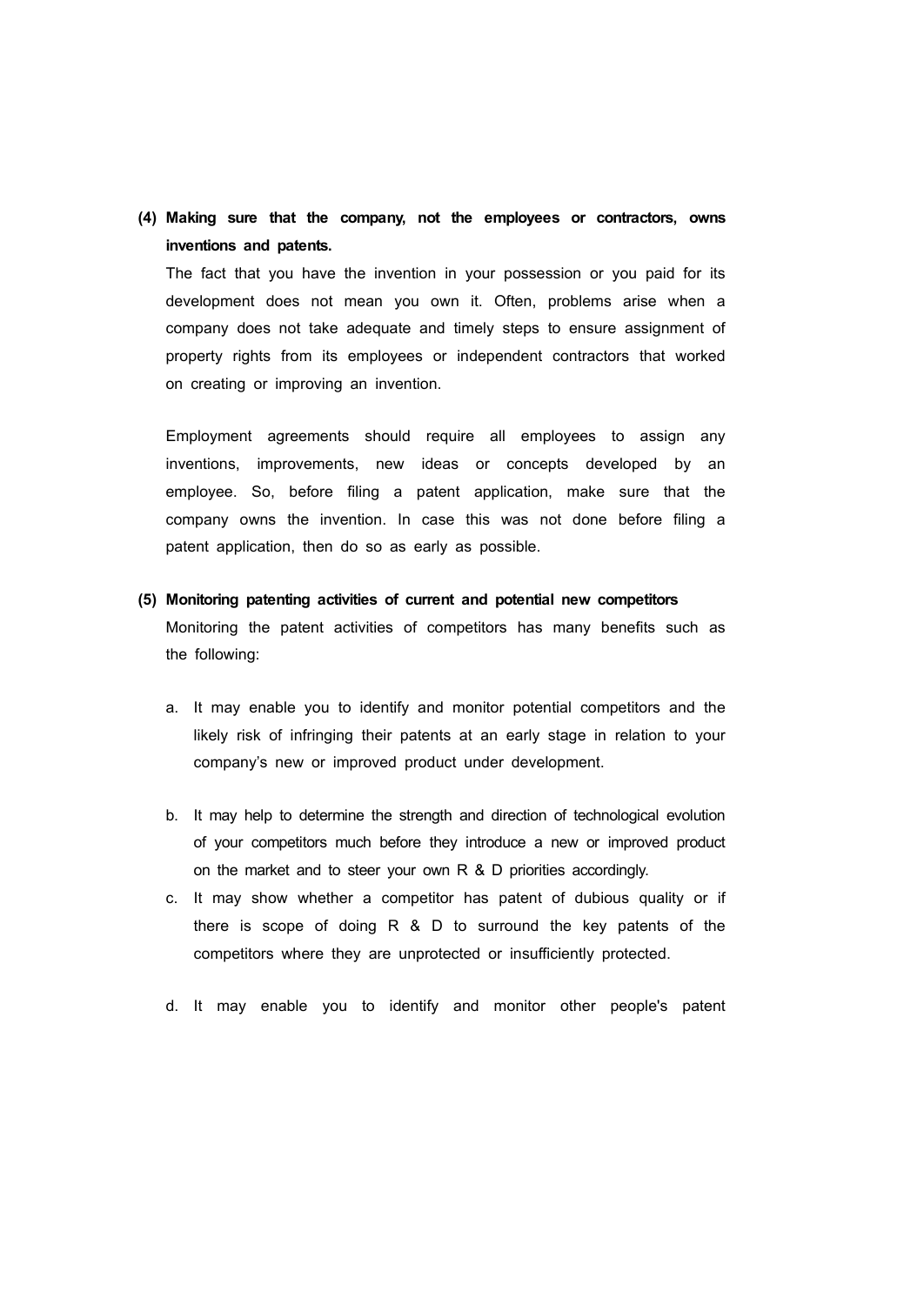applications, which you may wish to challenge in opposition.

## **(6) Evaluation and valuation of patents**

- a. For a company to make the most of its patent or portfolio of patents to be valuable, the following issues need to be considered:
	- It must own or have access to the right patents; so, either the company should itself invent and patent what it needs for making new or improved products or it should have the means to buy or license patents owned by others.
	- It must have big enough markets and also enough revenues, funds or partners to enforce its patent rights.
	- It needs to execute successfully its patent exploitation strategy.
- b. For a patent or portfolio of patents to be considered productive, it must accomplish at least one of three goals of the company:
	- It must be needed to shape or execute the corporate strategy
	- It must help in maintaining or establishing a marketing advantage,
	- It should generates royalty revenue or prevent payment of royalty revenues to others

### **(7) Monitoring and enforcement program for patents**

As the rights granted by a patent include the power to prevent or stop competitors from making products that infringe on the patent, therefore, the company must develop and implement a monitoring program to cover competing products of competitors, and also monitor the activities of ex-employees who work for a competitor or run their own companies.

a. Enforcement program:

A primary objective of a patent enforcement policy and strategy should be to prevent or resolve disputes through private negotiations, that is, without going to court.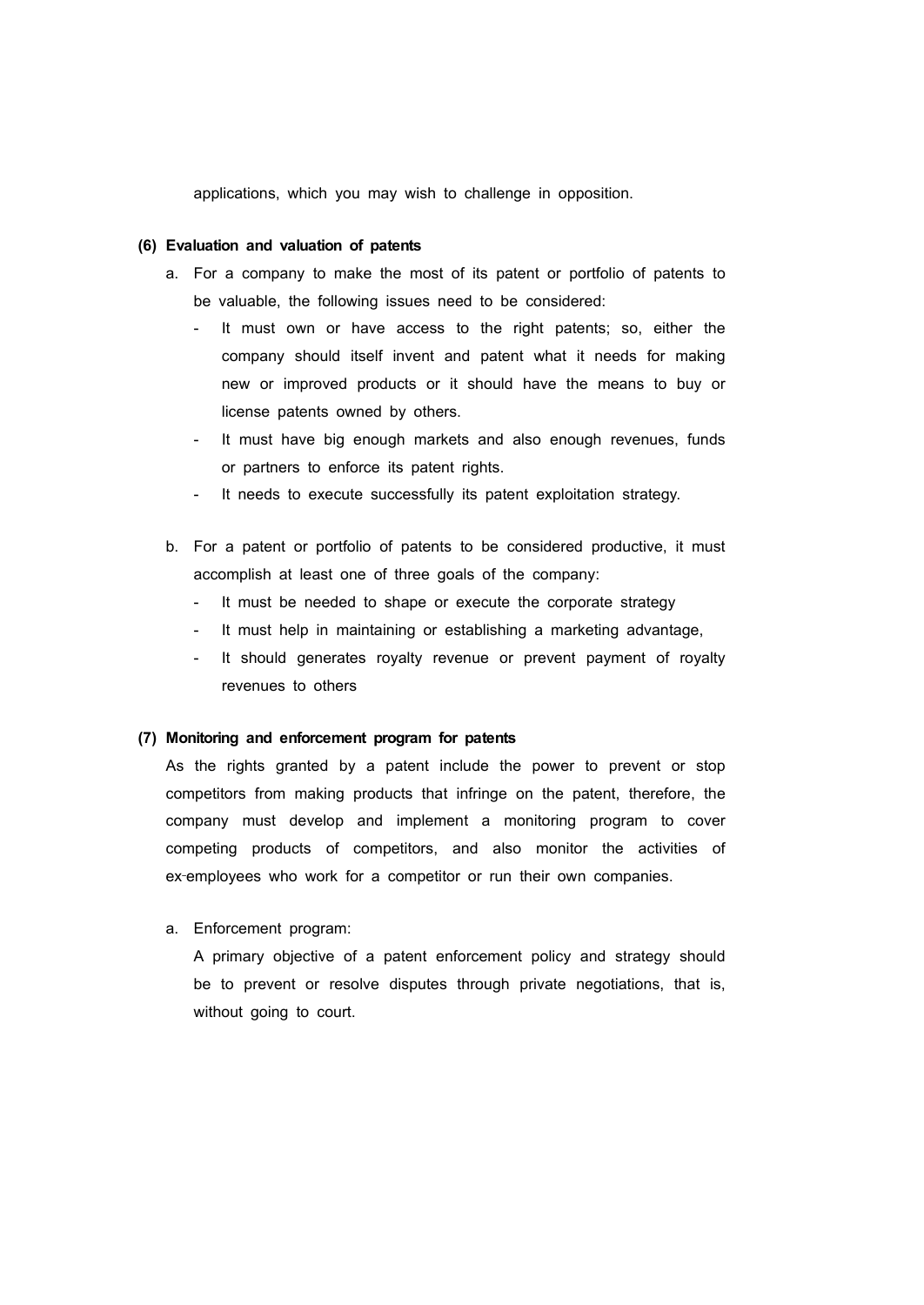Activities aimed at preventing or resolving disputes early must also include:

- Keeping a systematic watch over the relevant activities of current and potential new competitors at the relevant patent offices, at home and abroad, and filing oppositions in appropriate cases during the patent grant process.
- Using mediation and/or arbitration, whenever possible, to resolve patent disputes out of court or to reduce the issues that may have to be taken to court.

#### **(8) A patent licensing program**

If on periodically analyzing each patent or portfolio of patents to identify possibilities for licensing patents to others, on mutually agreed terms and conditions, a company finds that it has enough such patents then it must create an in‐house licensing program or use the services of outside licensing professionals for doing so.

Many companies with large patenting programs have been successful in creating large revenue streams from licensing. A good example is IBM, which reportedly has earned over a billion dollars every year through its patent licensing activities in the recent past.

#### **(9) Assigning responsibility at a high level or in a suitable committee**

To ensure integration of the business strategy of a company with its patent strategy, create an intellectual property committee and, if need be, a separate patent committee that includes senior business and technical employees.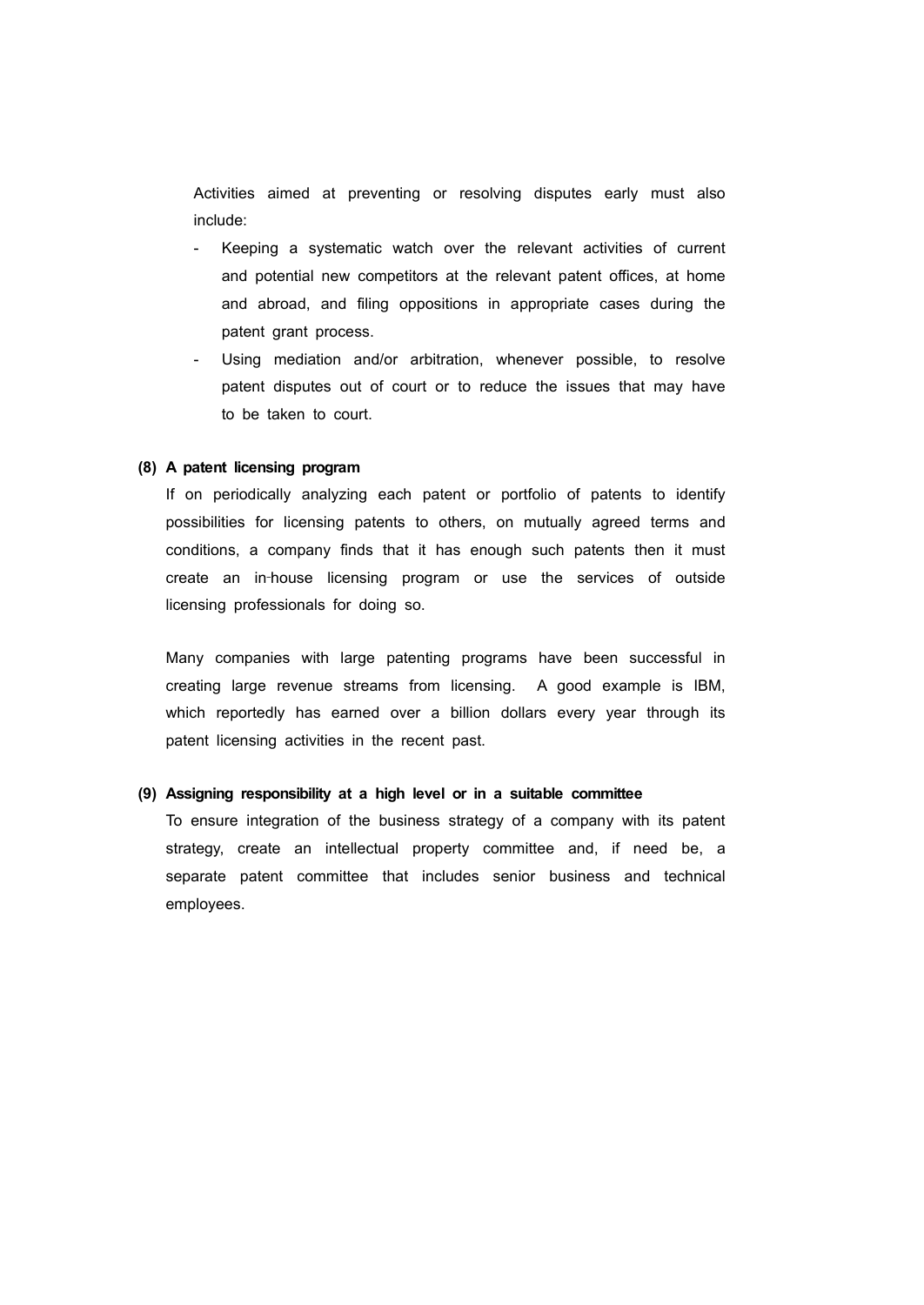

For the senior management to play this important role of ensuring coherence between technology and business development goals of the company, they must be educated about intellectual property risks and avoidance of those risk so that not just patent but holistic intellectual property policies are incorporated into the new or improved product planning process from the very beginning.

The patent committee may include inside or outside patent counsel to provide legal input and guidance for meeting its strategic objectives. In addition, it should have adequate representation of all types of competence in the company, especially, legal, R & D, technical and marketing.

## **(10) Funds and human resources for running a patent management program**

To effectively implement the activities of a company's patent program, adequate funds are needed for a wide variety of purposes, such as, hiring the services of patent agents, patent lawyers, and licensing experts, using a patent watch service, accessing on-line patent databases, subscribing to non‐patent literature and publications, buying software for managing the in‐house patent database, recruiting qualified personnel and their periodic training.

## **2. Patent portfolio**

One would like to think that one patent would or should be sufficient. But it is often the case that a single patent does not suffice. A single product of a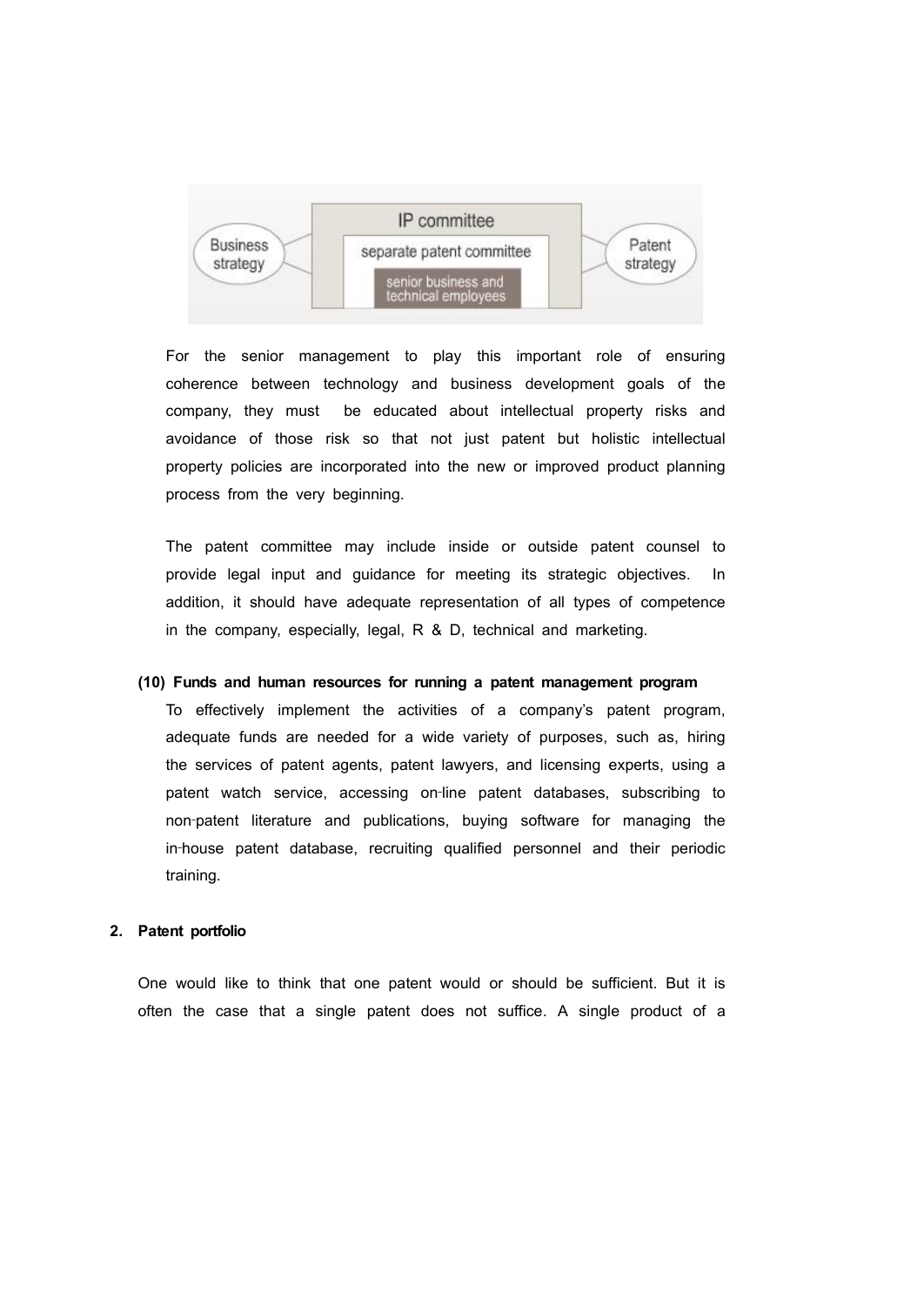company may be protected by many patents where a core patent may be surrounded by a number of less important patents or different features of a product may be protected by one or more patents covering each of the features.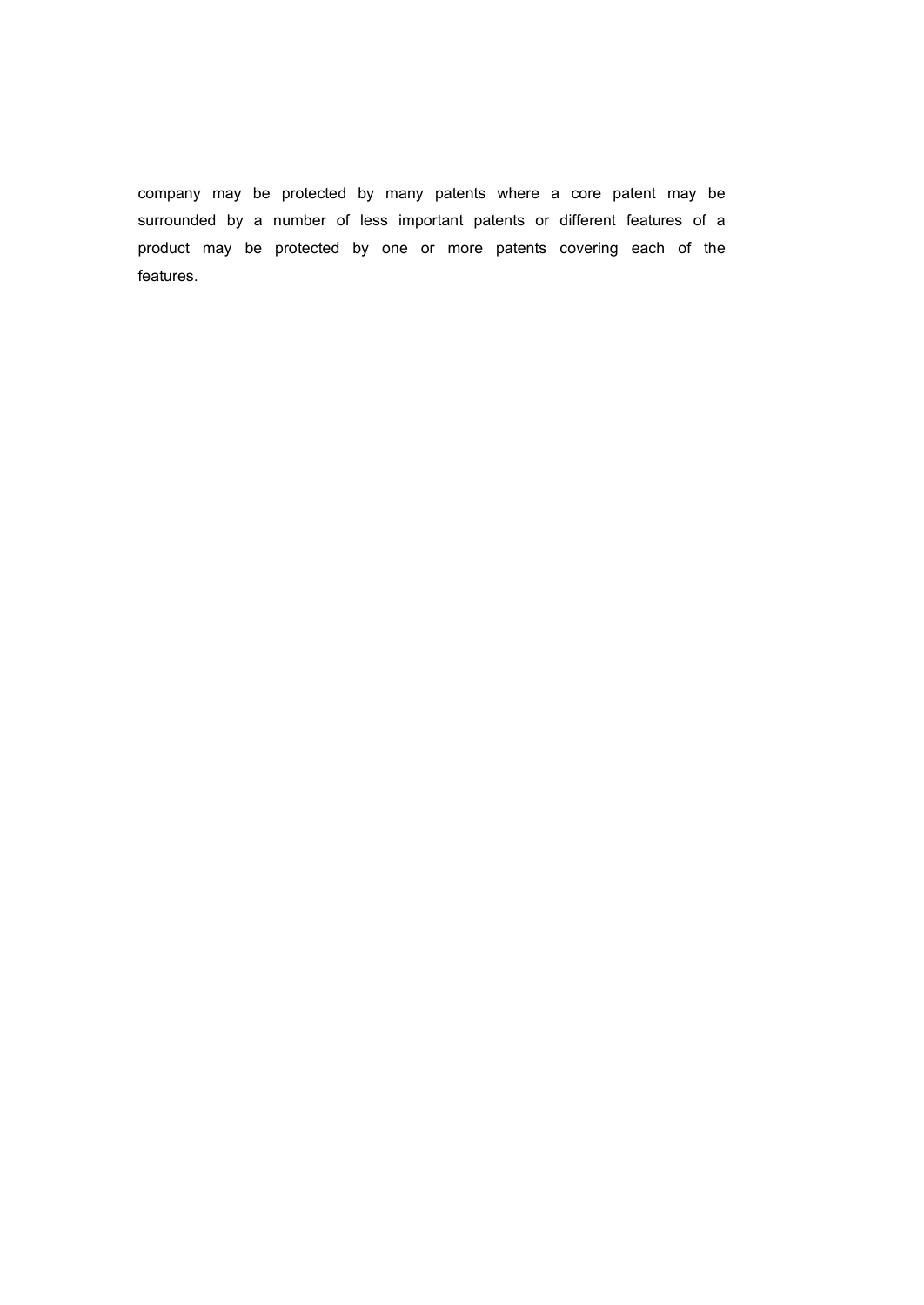## **QUIZ**

#### **Q1. Identify the incorrect statement:**

- 1) Inventions are protected and leveraged by the patent system to protect a company's products, to generate revenues and/or protect its R&D investments in the marketplace.
- 2) In order to get useful inventions, you may have to access it from others who are willing to provide it by licensing it to you on mutually acceptable terms and conditions.
- 3) Inventions are made by a flash of genius and involve great scientific discoveries or great technical developments.
- 4) Inventions maybe also created by employees on the shop floor, by people in marketing, sales and design, and not only by highly qualified engineers in multi-disciplinary, high-tech laboratories.

## Answer: 3)

Most people seem to think that inventions are made by a flash of genius and involve great scientific discoveries or great technical developments. Although this is occasionally the case, many famous inventions involved no great scientific discovery, or represented only a modest advance in fundamental technology and were made by ordinary people working alone or in a small company. Most inventions are the result of practical analysis of a technical problem. The standard employed to determine patentability is a legal standard and not a technical standard.

#### **Q2. Identify the incorrect statement:**

- 1) A patent is granted by a notional office or regional office and has no effect beyond the national or regional boundary of the country or countries concerned.
- 2) A patent confers on its owner the rights to make, use, offer for sale, sell, license and import a claimed invention.
- 3) A patent is valid for a maximum period of 20 years, counting from the filing date of the application or from the date of an earlier related application.